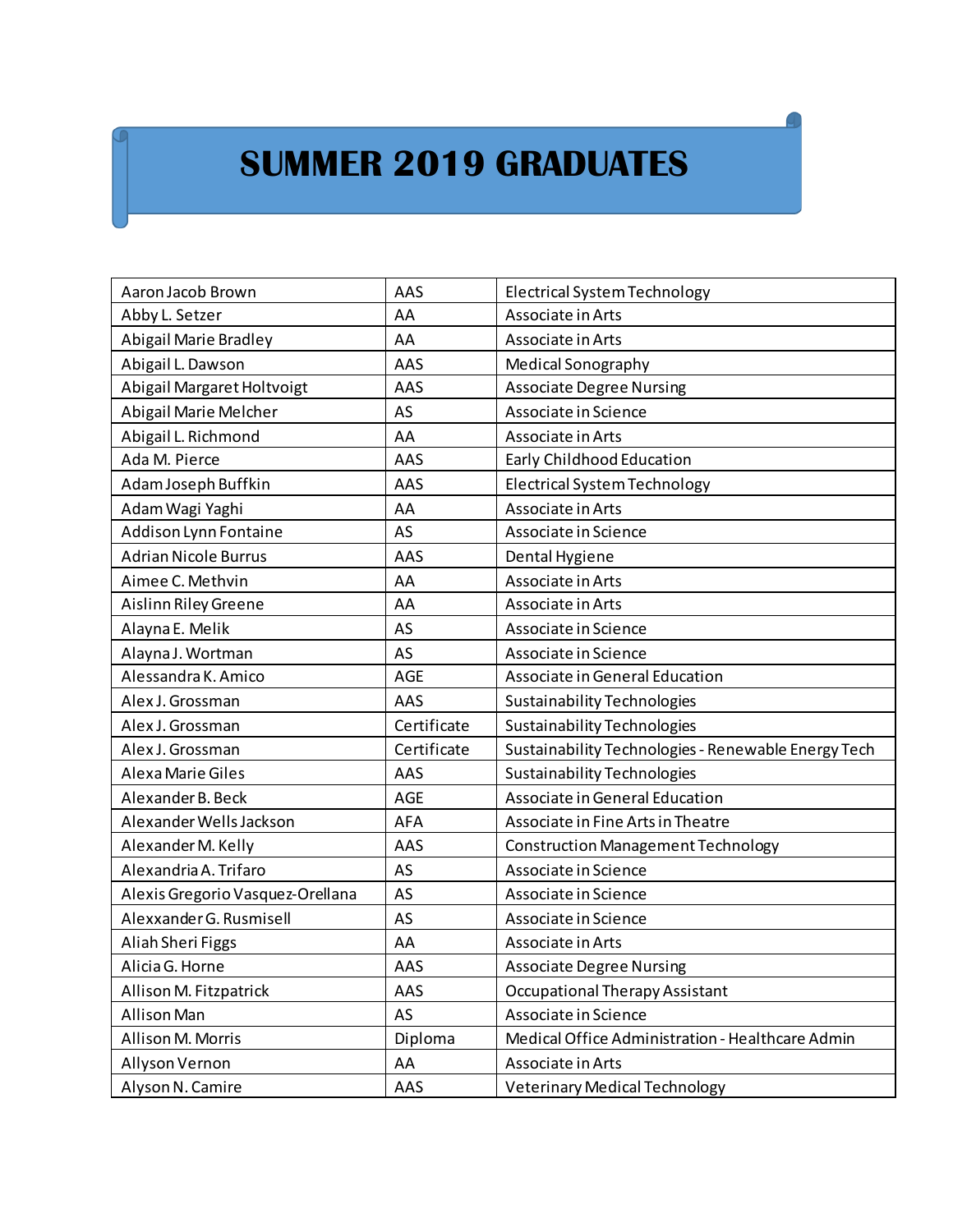| Alyssa Jordan Davis      | AA          | Associate in Arts                      |
|--------------------------|-------------|----------------------------------------|
| Alyssa M. Ledford        | AAS         | <b>Business Administration</b>         |
| Amanda M. Fierstein      | AAS         | <b>Veterinary Medical Technology</b>   |
| Amanda Grace Heitchue    | <b>AFA</b>  | Associate in Fine Arts in Visual Arts  |
| Amanda V. Kortan         | <b>AFA</b>  | Associate in Fine Arts in Visual Arts  |
| Amanda R. Stephenson     | AAS         | <b>Associate Degree Nursing</b>        |
| Amber Nicole Creech      | AAS         | <b>Occupational Therapy Assistant</b>  |
| Amber Donaleen Garren    | AAS         | <b>Veterinary Medical Technology</b>   |
| Amber Carol Kennedy      | AA          | Associate in Arts                      |
| Amber Marie Lang         | AAS         | Interpreter Education                  |
| Amber L. Poole           | AAS         | Radiography                            |
| Amber Lynn Shoulders     | <b>AFA</b>  | Associate in Fine Arts in Visual Arts  |
| Amber P. Wilson          | AA          | Associate in Arts                      |
| Amelia Rae Watts         | AA          | Associate in Arts                      |
| Amy Gaitley Carroll      | AAS         | <b>Healthcare Business Informatics</b> |
| Amy Holleman Merwin      | AAS         | <b>Associate Degree Nursing</b>        |
| Anastasia Katris         | AA          | Associate in Arts                      |
| Anaya Salinda Green      | AA          | Associate in Arts                      |
| Andrea Nikkol Granato    | AAS         | <b>Emergency Medical Science</b>       |
| Andreana Brinson         | AA          | Associate in Arts                      |
| Andrew W. Broadbent      | AAS         | <b>Business Administration</b>         |
| Andrew T. Jones          | Certificate | Automotive Systems Technology          |
| Andrew R. Maier          | AA          | Associate in Arts                      |
| Andrew B. McKay          | AA          | Associate in Arts                      |
| Andrew M. Poplaski       | AS          | Associate in Science                   |
| Andrew F. Tucker         | AAS         | Mechanical Engineering Technology      |
| Angel I. Torres          | AS          | Associate in Science                   |
| Angela Joy Neideigh      | AAS         | <b>Associate Degree Nursing</b>        |
| Anissa D. Smith          | AAS         | <b>Criminal Justice Technology</b>     |
| Anna G. Blackburn        | AA          | Associate in Arts                      |
| Anna R. Courie           | AAS         | <b>Electrical System Technology</b>    |
| Anna Patricia Pennington | AA          | Associate in Arts                      |
| Annie Thi                | AA          | Associate in Arts                      |
| Anthony W. Glaser        | AS          | Associate in Science                   |
| Anthony J. Sanchez       | AAS         | <b>Business Administration</b>         |
| Anthony K. Tyndall       | AAS         | Mechanical Engineering Technology      |
| Anton E. Cruz            | AA          | Associate in Arts                      |
| Anyka S. Todd            | Diploma     | Cosmetology                            |
| April Lynn Jones         | Certificate | <b>Esthetics Technology</b>            |
| Arielle M. Shepard       | Certificate | Cosmetology                            |
| Ashley M. Abercrombie    | AAS         | Accounting                             |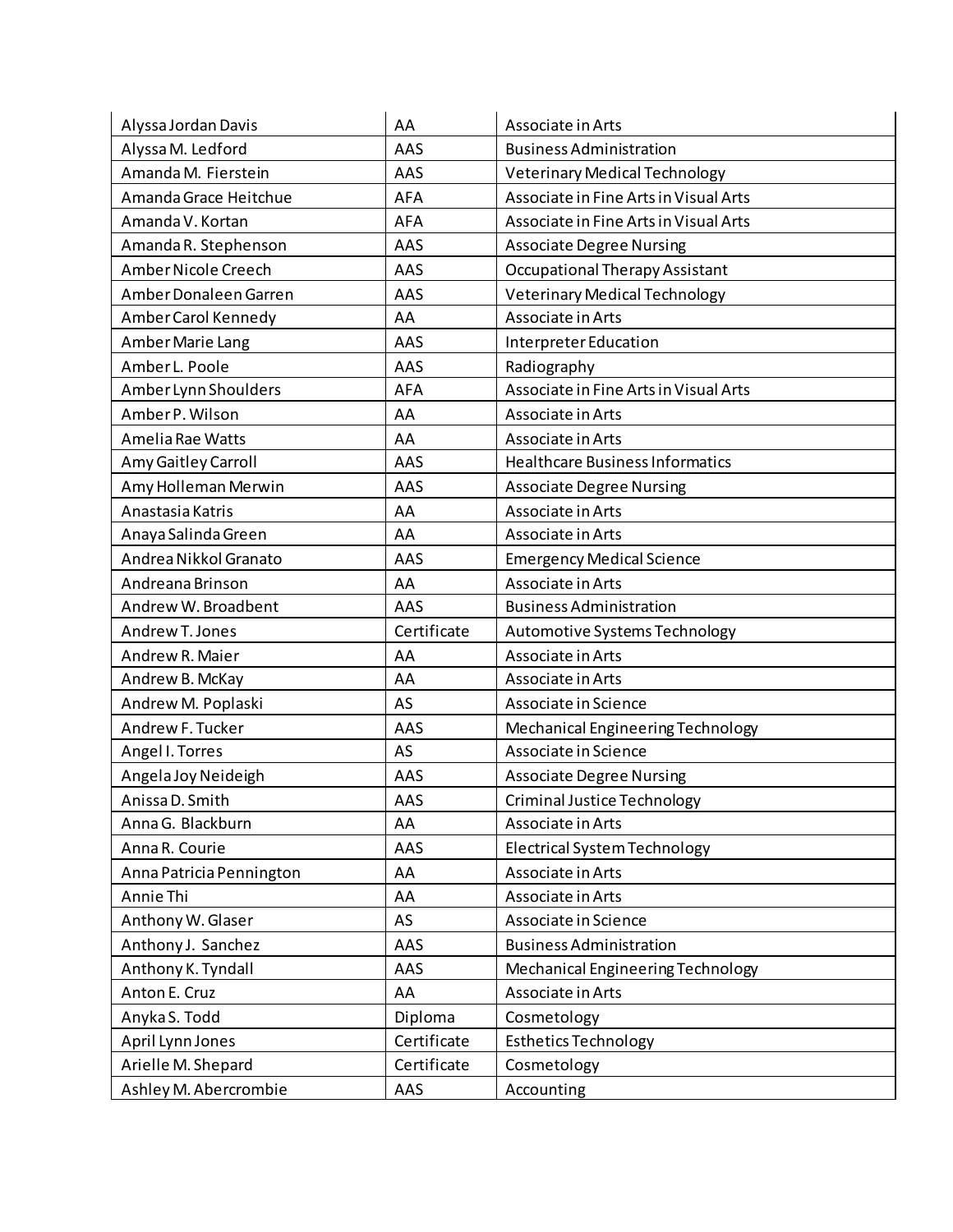| Ashley K. Abraham              | AA          | Associate in Arts                               |
|--------------------------------|-------------|-------------------------------------------------|
| Ashley Nicole Nelson           | AAS         | Radiography                                     |
| Ashley Lauren Ochs             | AA          | Associate in Arts                               |
| Ashley N. Rackley              | Diploma     | Cosmetology                                     |
| Ashley R. Ronke                | Diploma     | Cosmetology                                     |
| Ashley D. Sanger               | AAS         | Radiography                                     |
| Ashlyn Elizabeth Baity         | AA          | Associate in Arts                               |
| <b>Ashton Paige Cox</b>        | AAS         | Cardiovascular Sonography                       |
| Aubrey J. Tull                 | AAS         | <b>Sustainability Technologies</b>              |
| Austin D. Downey               | AA          | Associate in Arts                               |
| <b>Austin Brown Francis</b>    | AS          | Associate in Science                            |
| Austin H. Nguyen               | AS          | Associate in Science                            |
| Austin J. Stevens              | AA          | Associate in Arts                               |
| <b>Autum Dee Morings</b>       | AA          | Associate in Arts                               |
| Autumn Victoria Coffey         | AA          | Associate in Arts                               |
| Autumn N. Shelley              | AAS         | <b>Associate Degree Nursing</b>                 |
| Autumn Rae Skinner             | Certificate | <b>Esthetics Technology</b>                     |
| Avana Fullerton                | AAS         | <b>Surgical Technology</b>                      |
| Ayonna A. Cotten               | AA          | Associate in Arts                               |
| Azia L. Anderson               | AA          | Associate in Arts                               |
| Bailey Lynn Lee                | AAS         | <b>Emergency Medical Science</b>                |
| Bailey E. Peterson             | AAS         | <b>Interior Design</b>                          |
| <b>Bailey Andrew Watts</b>     | AAS         | <b>Emergency Medical Science</b>                |
| <b>Baley Rose Schlink</b>      | Certificate | <b>Esthetics Technology</b>                     |
| Bali D. Pereira                | Certificate | Paralegal Technology - Real Property            |
| Bart S. Minton Jr              | AAS         | <b>Information Technology</b>                   |
| Bart S. Minton                 | Certificate | Information Technology - Info Systems Security  |
| Bart S. Minton                 | Certificate | Information Technology - Network Administration |
| Benjamin Moshe Adler           | AA          | Associate in Arts                               |
| Benjamin Joseph Carr           | AS          | Associate in Science                            |
| Benjamin L. Demartino          | AA          | Associate in Arts                               |
| Benjamin E. Grubbs, III        | AAS         | Information Technology                          |
| Benjamin L. Jacobs, Jr.        | <b>AGE</b>  | Associate in General Education                  |
| Benjamin Luke Sahlie           | AA          | Associate in Arts                               |
| <b>Bethany Marie Honeycutt</b> | Certificate | Paralegal Technology - Civil Litigation         |
| Bethany A. Maddison            | AA          | Associate in Arts                               |
| Bhavna Singh                   | AA          | Associate in Arts                               |
| <b>Blair Nicole Taylor</b>     | AS          | Associate in Science                            |
| Blakely A. Barker              | AAS         | Marine Technology                               |
| Bobbi J. Hewett                | AA          | Associate in Arts                               |
| Bobbie-Jean L. B. Schambers    | AAS         | Medical Sonography                              |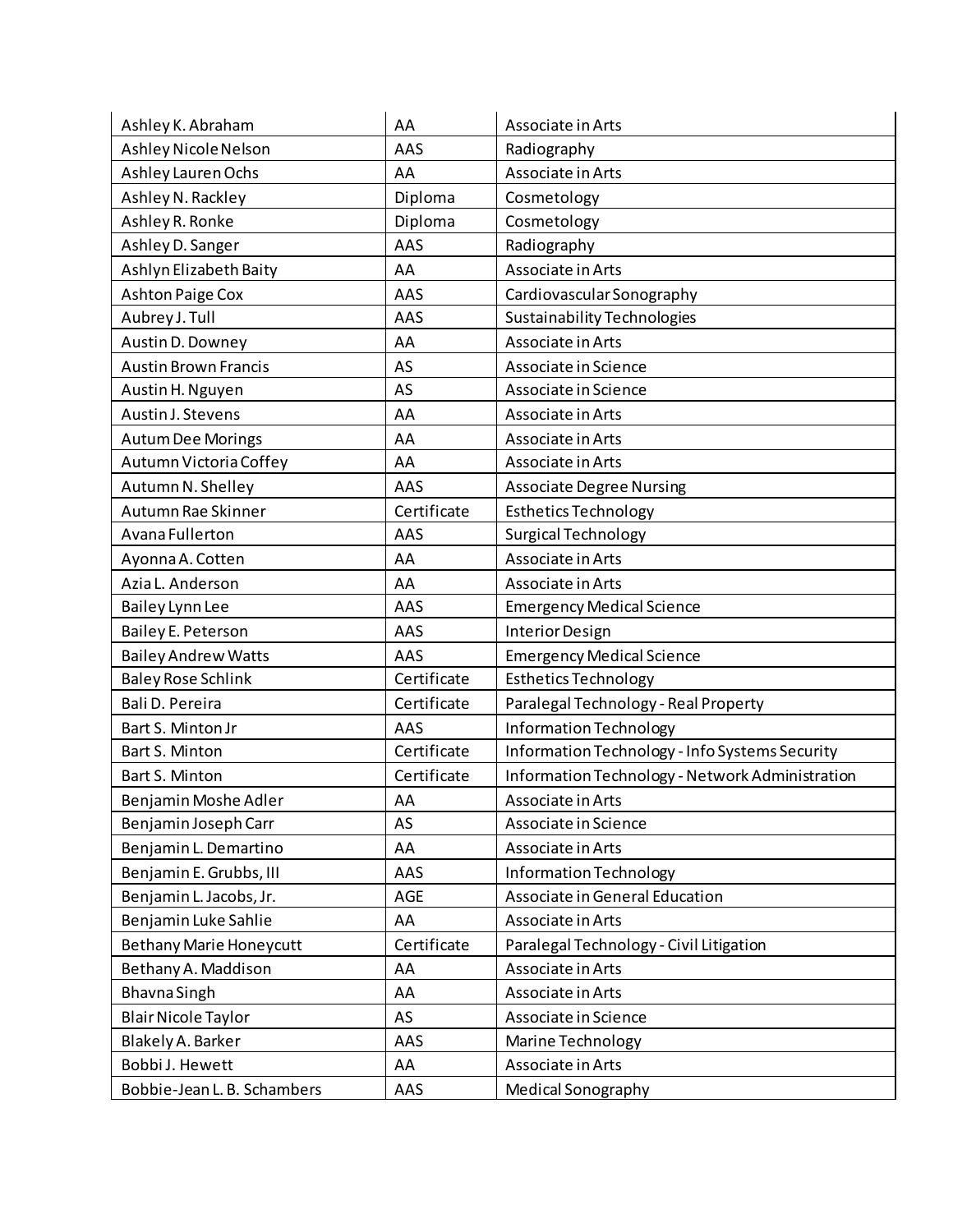| Bonnie R. Fawcett              | AS          | Associate in Science                               |
|--------------------------------|-------------|----------------------------------------------------|
| Brandon M. Haste               | AAS         | Film and Video Production Technology               |
| Brandon D. Johnson             | AA          | Associate in Arts                                  |
| Brandon M. McLaughlin          | AAS         | <b>Emergency Medical Science</b>                   |
| Brandon K. Morago              | Diploma     | Information Technology - IT Security and Forensics |
| Brandon Kyle Morago            | Certificate | Information Technology - Operating Sys Admin       |
| Brandon G. Robbins             | AAS         | <b>Computer-Integrated Machining</b>               |
| <b>Brantley S. Moore</b>       | AA          | Associate in Arts                                  |
| Breane C. Rawlins              | AS          | Associate in Science                               |
| Brenda Schwartz Karas          | Certificate | <b>Esthetics Technology</b>                        |
| Brenna Nicole Greenhalgh       | AA          | Associate in Arts                                  |
| Brett M. Brady                 | AAS         | Computer-Integrated Machining                      |
| Brian D. Belsito               | AS          | Associate in Science                               |
| Briana M. Town                 | AAS         | Early Childhood Education                          |
| <b>Brighton T. Sims</b>        | Diploma     | Cosmetology                                        |
| Brittany M. Cox                | AAS         | <b>Associate Degree Nursing</b>                    |
| <b>Brittany Ashley MacLeod</b> | AAS         | <b>Associate Degree Nursing</b>                    |
| Brittini L. Bell               | AAS         | <b>Occupational Therapy Assistant</b>              |
| Brooklyn D. Rhodes             | AA          | Associate in Arts                                  |
| Bryana N. Garcia               | AAS         | Interpreter Education                              |
| Bryce Randoulph Reed           | AA          | Associate in Arts                                  |
| Caden Christian Lang           | AS          | Associate in Science                               |
| Cagney N. Hodge                | AS          | Associate in Science                               |
| Caitlin M. Kaufman             | AA          | Associate in Arts                                  |
| Caitlin M. Knotts              | AA          | Associate in Arts                                  |
| Caitlyn Elizabeth Blackwelder  | AAS         | <b>Associate Degree Nursing</b>                    |
| Caitlynn Virginia Goff         | AA          | Associate in Arts                                  |
| Caleb E. Henry                 | AAS         | Diesel and Heavy Equipment Technology              |
| Caleb R. Johnson               | AAS         | Marine Technology                                  |
| Caleb Lee Turner               | AAS         | Diesel and Heavy Equipment Technology              |
| Callie Scott Hill              | AA          | Associate in Arts                                  |
| Cameron D. Seyer               | AA          | Associate in Arts                                  |
| Cameron Worth Washburn         | AAS         | Dental Hygiene                                     |
| Candise J. Chisholm            | AGE         | Associate in General Education                     |
| Canty LaShaun Marshall         | AS          | Associate in Science                               |
| Cara Nichole Insco             | AS          | Associate in Science                               |
| Carina Meza                    | Diploma     | Cosmetology                                        |
| Carly R. Baron                 | AA          | Associate in Arts                                  |
| Carly R. Massey                | AA          | Associate in Arts                                  |
| Carmen I. Grimes               | AS          | Associate in Science                               |
| Caroline Elizabeth Carrier     | AA          | Associate in Arts                                  |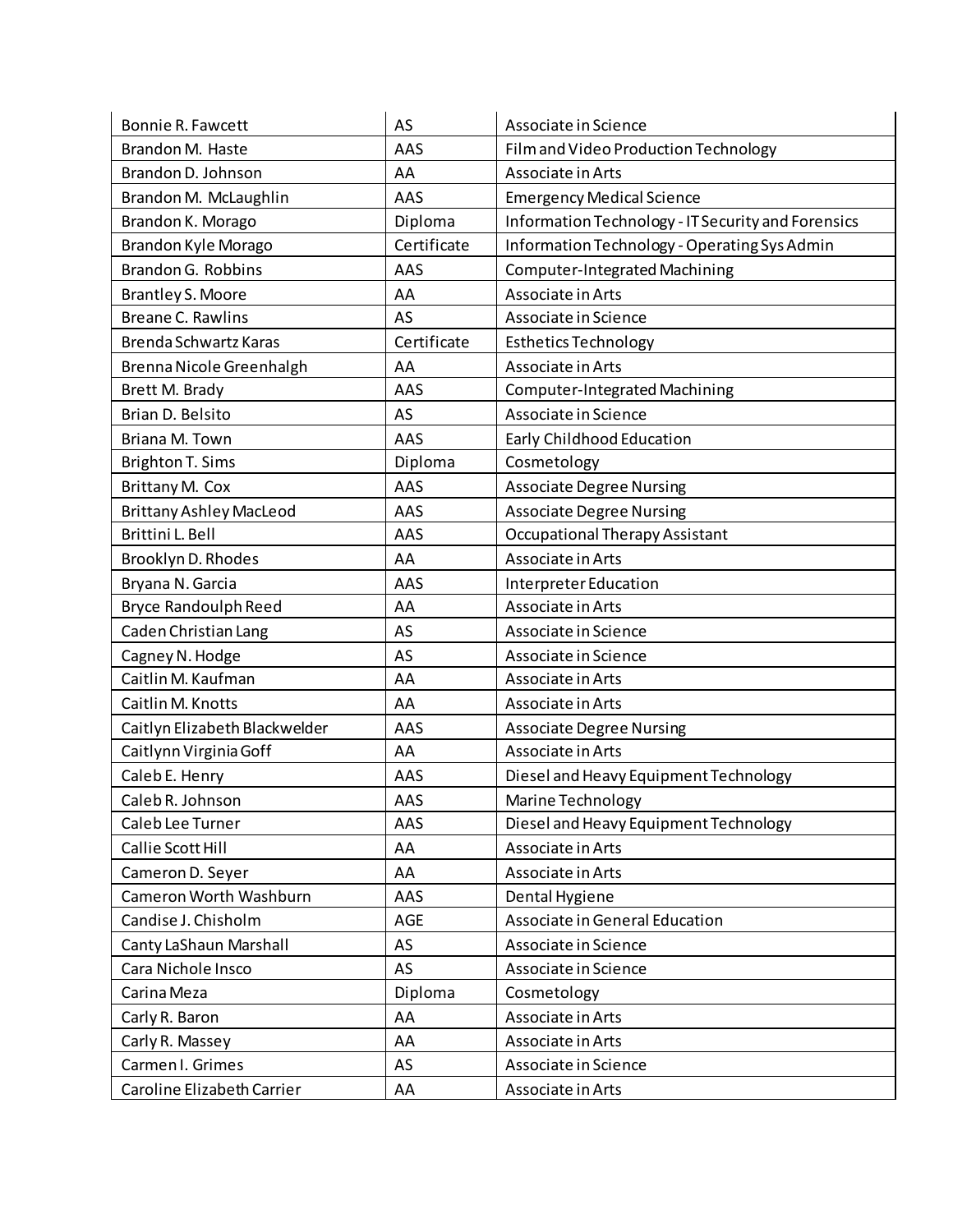| Caroline A. Heidsick             | AS          | Associate in Science                           |
|----------------------------------|-------------|------------------------------------------------|
| Caroline F. Shaver               | AA          | Associate in Arts                              |
| Caroline Jillian Strickland      | AAS         | <b>Occupational Therapy Assistant</b>          |
| Caroline M. Stuart               | <b>AFA</b>  | Associate in Fine Arts in Visual Arts          |
| Carson Reynolds Almeida          | AS          | Associate in Science                           |
| <b>Carson Elizabeth Williams</b> | AAS         | Associate Degree Nursing (RIBN Program)        |
| Carter B. Hartgrove              | AA          | Associate in Arts                              |
| Casey L. Allen                   | AA          | Associate in Arts                              |
| Casey Johnathon Barnette         | AAS         | <b>Fire Protection Technology</b>              |
| Casey J. Garvey                  | AA          | Associate in Arts                              |
| Cassie Lorraine Ice              | AAS         | <b>Occupational Therapy Assistant</b>          |
| Catherine E. Cottle              | Certificate | <b>Esthetics Technology</b>                    |
| Catherine D Ingland              | AAS         | <b>Occupational Therapy Assistant</b>          |
| Cavin Alexander Sydes            | AAS         | <b>Criminal Justice Technology</b>             |
| Cavin A. Sydes                   | Certificate | Criminal Justice Technology                    |
| Celeste L. Breen                 | AAS         | Paralegal Technology                           |
| Celeste L. Breen                 | Diploma     | Paralegal Technology                           |
| Celeste L. Breen                 | Certificate | Paralegal Technology - Civil Litigation        |
| Ceyanna Danae Harrison           | AS          | Associate in Science                           |
| Charles N. Basse                 | AA          | Associate in Arts                              |
| Charles C. Conley                | AAS         | Information Technology                         |
| <b>Charles Craig Conley</b>      | Certificate | Information Technology - Computer Forensics    |
| <b>Charles Craig Conley</b>      | Certificate | Information Technology - Info Systems Security |
| Charles G. Davis                 | Diploma     | <b>Culinary Arts</b>                           |
| Charles Augustus Frati           | AAS         | Marine Technology                              |
| Charles L. Hering                | AA          | Associate in Arts                              |
| Charles W. Jacobs Jr.            | AA          | Pre-Business Adm, Acct, Econ, Finance, & Mktg. |
| Charles T. Kessler               | AS          | Associate in Science                           |
| Charmaine McAdoo                 | AAS         | <b>Associate Degree Nursing</b>                |
| Chase J. Futrell                 | AAS         | <b>Veterinary Medical Technology</b>           |
| Chelsea J. Durnen                | <b>AFA</b>  | Associate in Fine Arts in Visual Arts          |
| Chelsea E. Harrell               | AA          | Associate in Arts                              |
| Chelsea Marie Keller             | AAS         | <b>Associate Degree Nursing</b>                |
| Chelsea M. Kelly                 | AAS         | Associate Degree Nursing (RIBN Program)        |
| Chelsea Marie Ueltzen            | AAS         | <b>Medical Sonography</b>                      |
| Cheyanna G. Tedder               | AS          | Associate in Science                           |
| Cheyanne Grey Ludlum             | AA          | Associate in Arts                              |
| Cheyenne R. Cook                 | AGE         | Associate in General Education                 |
| Chloe Benjamin Harrison          | AAS         | <b>Associate Degree Nursing</b>                |
| Chris Ramirez                    | AAS         | <b>Electrical System Technology</b>            |
| Christian Bejarano               | AA          | Associate in Arts                              |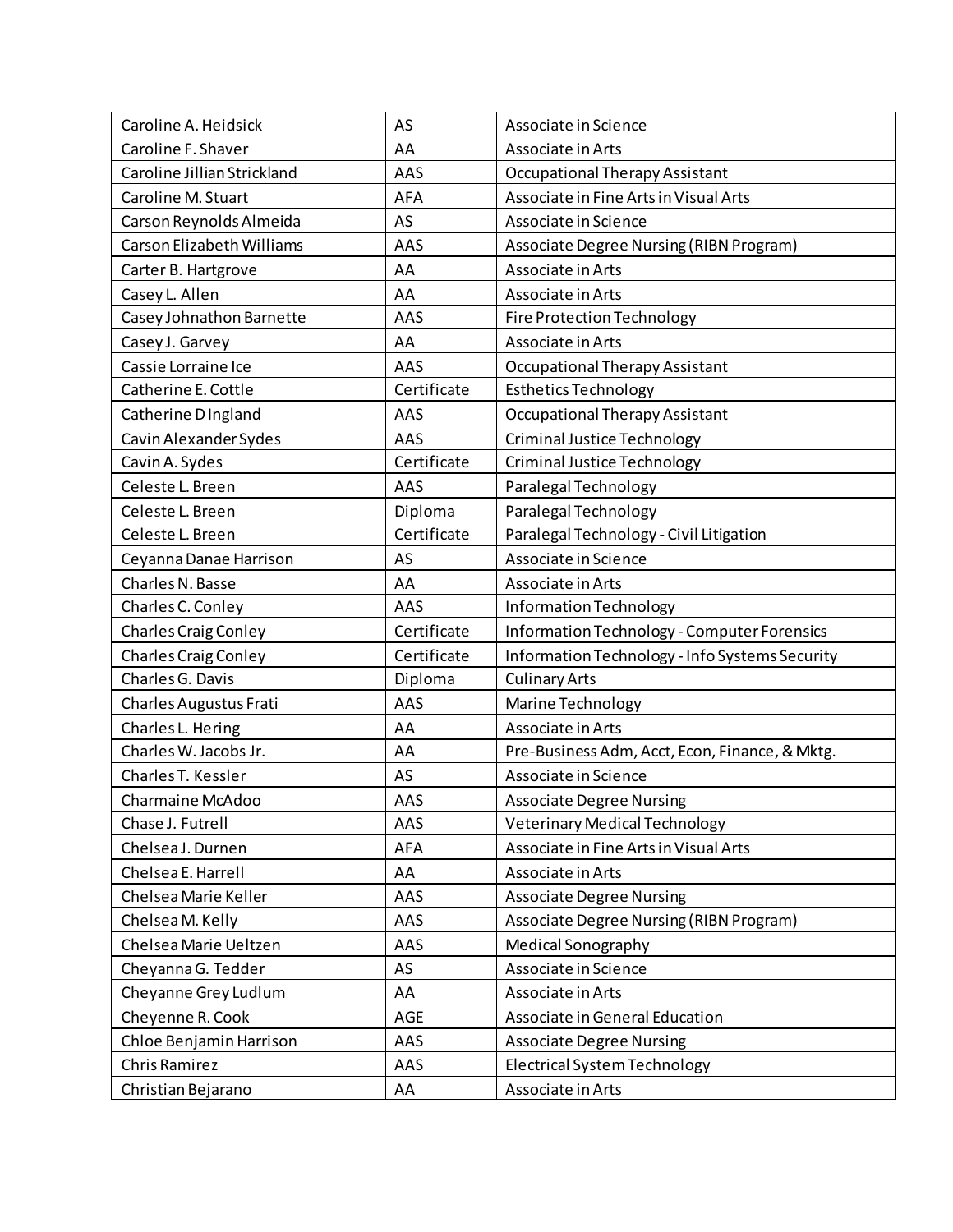| Christian Prentice Brinkley       | AA          | Associate in Arts                              |
|-----------------------------------|-------------|------------------------------------------------|
| Christian Shane Cunningham        | AAS         | Information Technology                         |
| Christian S. Cunningham           | Diploma     | <b>Systems Administration</b>                  |
| Christian G. James                | AAS         | <b>Associate Degree Nursing</b>                |
| Christian L. Rudd                 | AAS         | <b>Business Administration</b>                 |
| Christian Jose Vega               | AA          | Associate in Arts                              |
| Christina Caldwell                | AAS         | <b>Associate Degree Nursing</b>                |
| Christina A. Gonzalez             | AAS         | Medical Sonography                             |
| Christine K. High                 | AAS         | <b>Occupational Therapy Assistant</b>          |
| Christine M. Mikell               | AAS         | Surgical Technology                            |
| Christopher G. Canny              | AS          | Associate in Science                           |
| Christopher Caponi                | <b>AGE</b>  | Associate in General Education                 |
| Christopher L. Dumas              | AS          | Associate in Science                           |
| Christopher A. Flowers            | AA          | Associate in Arts                              |
| Christopher M. Hendrix            | <b>AGE</b>  | Associate in General Education                 |
| Christopher J. Moore              | Certificate | Information Technology - Info Systems Security |
| Christopher L. Parker             | AA          | Associate in Arts                              |
| Christopher L. Sult               | AAS         | Occupational Therapy Assistant                 |
| <b>Christy Marie DeBenedittis</b> | AAS         | <b>Associate Degree Nursing</b>                |
| Cindy S. Roman                    | AS          | Associate in Science                           |
| Claire M. Choate                  | AA          | Associate in Arts                              |
| Clayton J. Dugo                   | AS          | Associate in Science                           |
| Cletus C. Swinson, Jr.            | <b>AGE</b>  | Associate in General Education                 |
| Cody James Bollinger              | AS          | Associate in Science                           |
| Cody R. Finch                     | AAS         | Architectural Technology                       |
| Colby William King                | <b>AGE</b>  | Associate in General Education                 |
| Colby William King                | AAS         | Automotive Systems Technology                  |
| Cole B. Gibson                    | AA          | Associate in Arts                              |
| Colton John Lee                   | AAS         | Film and Video Production Technology           |
| Concepcion Ramirez-Diaz           | AGE         | Associate in General Education                 |
| Connor R. Lawson                  | AA          | Associate in Arts                              |
| Connor A. Low                     | AA          | Associate in Arts                              |
| Connor Delmar McGowan             | AS          | Associate in Science                           |
| Conor C. Heilingoetter            | Certificate | Landscape Design                               |
| Conor Christian Heilingoetter     | Certificate | Landscape Gardening - Sustainable Gardening    |
| Conor Christian Heilingoetter     | AAS         | Landscape Gardening & Horticulture Science     |
| Conor Christian Heilingoetter     | Certificate | Landscape Gardening-Retention Pond Management  |
| Cooper G. Booth                   | AA          | Associate in Arts                              |
| Cora L. Stephens                  | AGE         | Associate in General Education                 |
| Corey A. Nixon                    | AAS         | Information Technology                         |
| Cory E. Devine                    | AAS         | Marine Technology                              |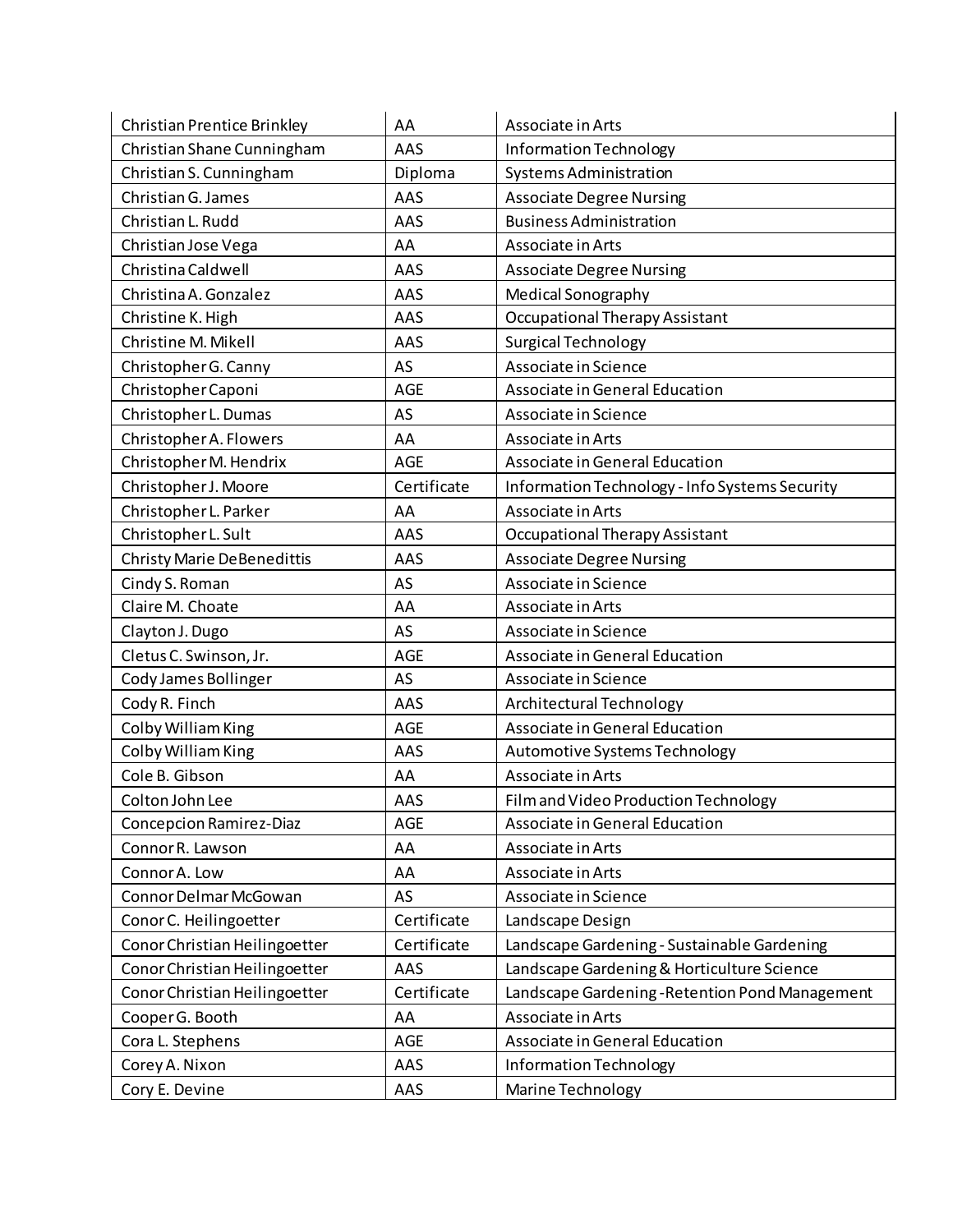| Cory M. Pileggi                    | Certificate | <b>Accounting - Applications</b>                      |
|------------------------------------|-------------|-------------------------------------------------------|
| Courtney Ann Hunt                  | AA          | Associate in Arts                                     |
| Courtney M. Long                   | AA          | Associate in Arts                                     |
| Courtney L. Orecchio               | AAS         | <b>Associate Degree Nursing</b>                       |
| Courtney L. Wheeler                | AAS         | <b>Medical Sonography</b>                             |
| Crystal M. Pigford                 | <b>AGE</b>  | Associate in General Education                        |
| Daisy Baysden Lee                  | AAS         | <b>Associate Degree Nursing</b>                       |
| Dakota Gaiil Mills                 | AA          | Associate in Arts                                     |
| Dallas Rose Inman                  | AAS         | <b>Associate Degree Nursing</b>                       |
| Dalton H. Bazen                    | Diploma     | <b>Culinary Arts</b>                                  |
| Dalton H. Pridgen                  | AAS         | Diesel and Heavy Equipment Technology                 |
| Dana Michelle Sweet                | AAS         | <b>Surgical Technology</b>                            |
| Daniel Aguirre                     | AAS         | Accounting                                            |
| Daniel Edward Sisco                | Certificate | <b>Business Administration - Mgmt and Supervision</b> |
| Daniel Charles White, III          | AAS         | <b>Associate Degree Nursing</b>                       |
| Danielle Sheree Cavender           | AS          | Associate in Science                                  |
| Danielle Freeman Cook              | AAS         | <b>Veterinary Medical Technology</b>                  |
| Danielle Layne Deeken              | AS          | Associate in Science                                  |
| Danielle Irene Donovan             | AS          | Associate in Science                                  |
| Danielle E. Talley                 | AAS         | Radiography                                           |
| Dante Vincent Hait                 | AA          | Associate in Arts                                     |
| Dara M. Keeter                     | AA          | Associate in Arts                                     |
| David Neil Barrett                 | Certificate | Information Technology - Info Systems Security        |
| David Neil Barrett                 | Certificate | Information Technology - Network Administration       |
| David A. Brown                     | AAS         | Accounting                                            |
| David Cody Haynes                  | AAS         | <b>Emergency Medical Science</b>                      |
| David Hunsaker                     | Certificate | <b>Electrical Systems Technology</b>                  |
| David F. Parbel                    | AS          | Associate in Science                                  |
| David Anthony Richmond             | AAS         | <b>Interior Design</b>                                |
| Davis J. Batten                    | AAS         | Marine Technology                                     |
| Deborah Kay Reece                  | Certificate | <b>Business Administration - Customer Service</b>     |
| Delia R. McCaul                    | AA          | Associate in Arts                                     |
| Dennis R. Rogers                   | AA          | Associate in Arts                                     |
| Derek Michael Madrid               | AAS         | <b>Electrical System Technology</b>                   |
| Derrick Presume                    | AA          | Associate in Arts                                     |
| Derricka My'Kayla Kalaysha Simpson | AS          | Associate in Science                                  |
| Des'Mond Re'kayi Robinson          | AA          | Associate in Arts                                     |
| Destiny N. Irvin                   | <b>AGE</b>  | Associate in General Education                        |
| Destiny Nicole Pope                | Diploma     | Medical Office Administration - Healthcare Admin      |
| Devann Erica Boyd                  | AA          | Associate in Arts                                     |
| Devin M. Fernandez                 | AA          | Associate in Arts                                     |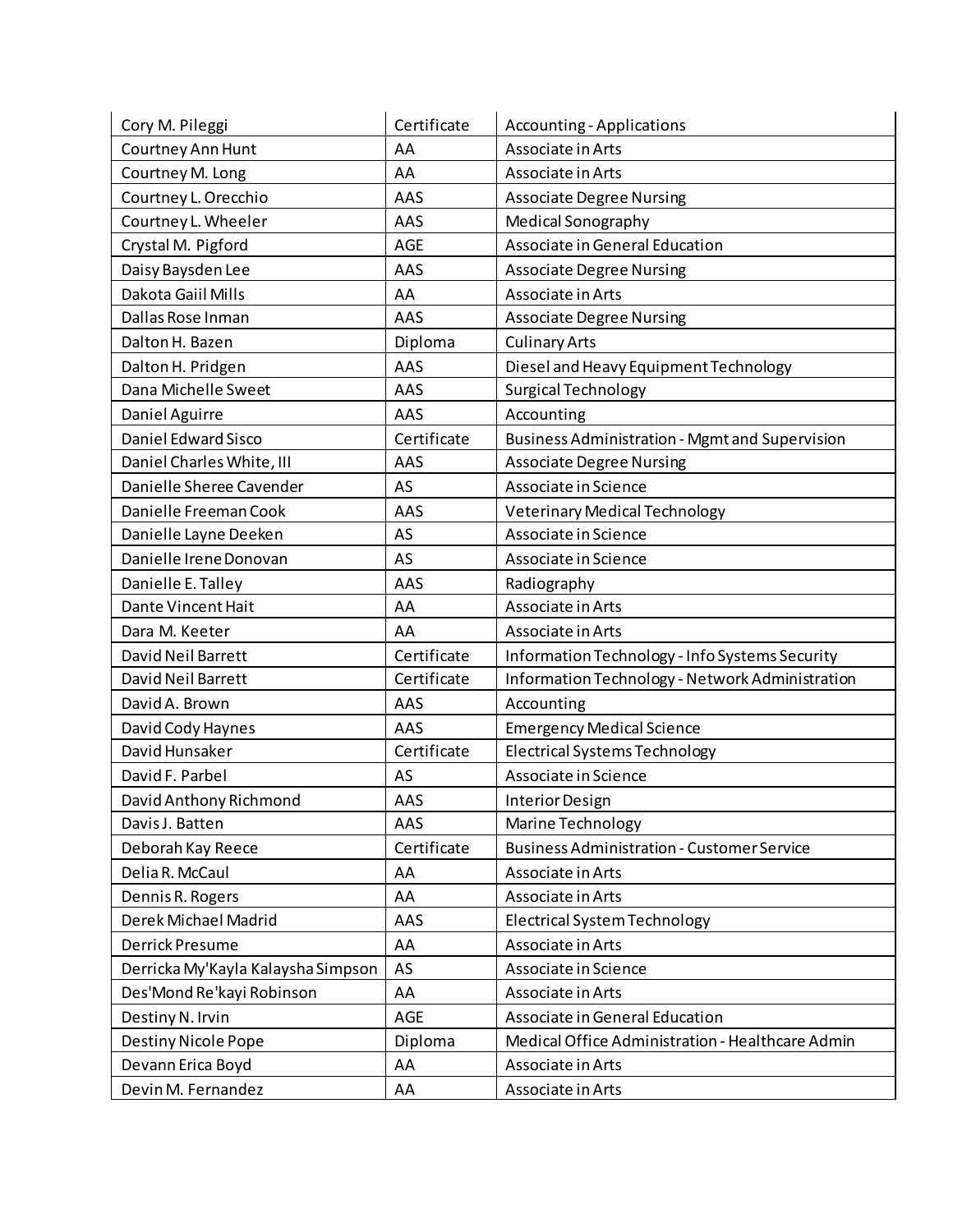| Devon Bigelow                | AA          | Associate in Arts                       |
|------------------------------|-------------|-----------------------------------------|
| Devon Mae Hamerski           | AA          | Associate in Arts                       |
| Dilon B. Ballard             | AA          | Associate in Arts                       |
| Dimitri Y. Ioannou           | AS          | Associate in Science                    |
| Dominic Graffeo              | <b>AGE</b>  | Associate in General Education          |
| Dontevius R. Tatum           | AA          | Associate in Arts                       |
| Dorothy Delphine Reynolds    | AA          | Associate in Arts                       |
| Douglas Kramer               | AA          | Associate in Arts                       |
| <b>Dwight Andrew Perkins</b> | Certificate | Computer-Integrated Machining           |
| Dylan T. Gilberti            | AA          | Associate in Arts                       |
| Dylan Louis Hedgepeth        | AS          | Associate in Science                    |
| Edwin Jousma                 | AAS         | <b>Associate Degree Nursing</b>         |
| Eleanor Leighton Peterson    | AAS         | <b>Veterinary Medical Technology</b>    |
| Elena L. Lau                 | AS          | Associate in Science                    |
| Eliana I. Carpenter          | AA          | Associate in Arts                       |
| Elijah Mize                  | AA          | Associate in Arts                       |
| Elizabeth B. Dean            | <b>AGE</b>  | Associate in General Education          |
| Elizabeth A. Hait            | AA          | Associate in Arts                       |
| Elizabeth N. Lashley         | AAS         | Associate Degree Nursing (RIBN Program) |
| Elizabeth K. Maners          | AS          | Associate in Science                    |
| Elizabeth C. Stanton         | AAS         | <b>Associate Degree Nursing</b>         |
| Ellie K. Goberville          | AA          | Associate in Arts                       |
| Elliott T. Rodgers           | AAS         | Occupational Therapy Assistant          |
| Elvin Sanchez                | AA          | Associate in Arts                       |
| Elvis Perez Ramirez          | Certificate | Mechanical Engineering Technology       |
| <b>Ely Dane Fraze</b>        | AAS         | <b>Associate Degree Nursing</b>         |
| Emilee Rae Sullivan          | AA          | Associate in Arts                       |
| <b>Emily Deanes</b>          | Certificate | <b>Esthetics Technology</b>             |
| Emily Anne Johnson           | AAS         | <b>Associate Degree Nursing</b>         |
| Emily B. Kiessling           | AAS         | <b>Veterinary Medical Technology</b>    |
| Emily E. Newport             | AAS         | <b>Surgical Technology</b>              |
| <b>Emily Faith Price</b>     | AS          | Associate in Science                    |
| Emily M. Satterfield         | Diploma     | Cosmetology                             |
| Emily M. Vancore             | AAS         | Medical Sonography                      |
| Emily B. Wright              | AA          | Associate in Arts                       |
| Emma Gayle Shannon           | AAS         | Marine Technology                       |
| Emma J. Stansell             | Certificate | <b>Esthetics Technology</b>             |
| Emma L. Wilson               | AA          | Associate in Arts                       |
| Emma L. Wilson               | AS          | Associate in Science                    |
| Eric A. Lunau                | AAS         | Medical Office Administration           |
| Erica M. Garcia              | AAS         | <b>Veterinary Medical Technology</b>    |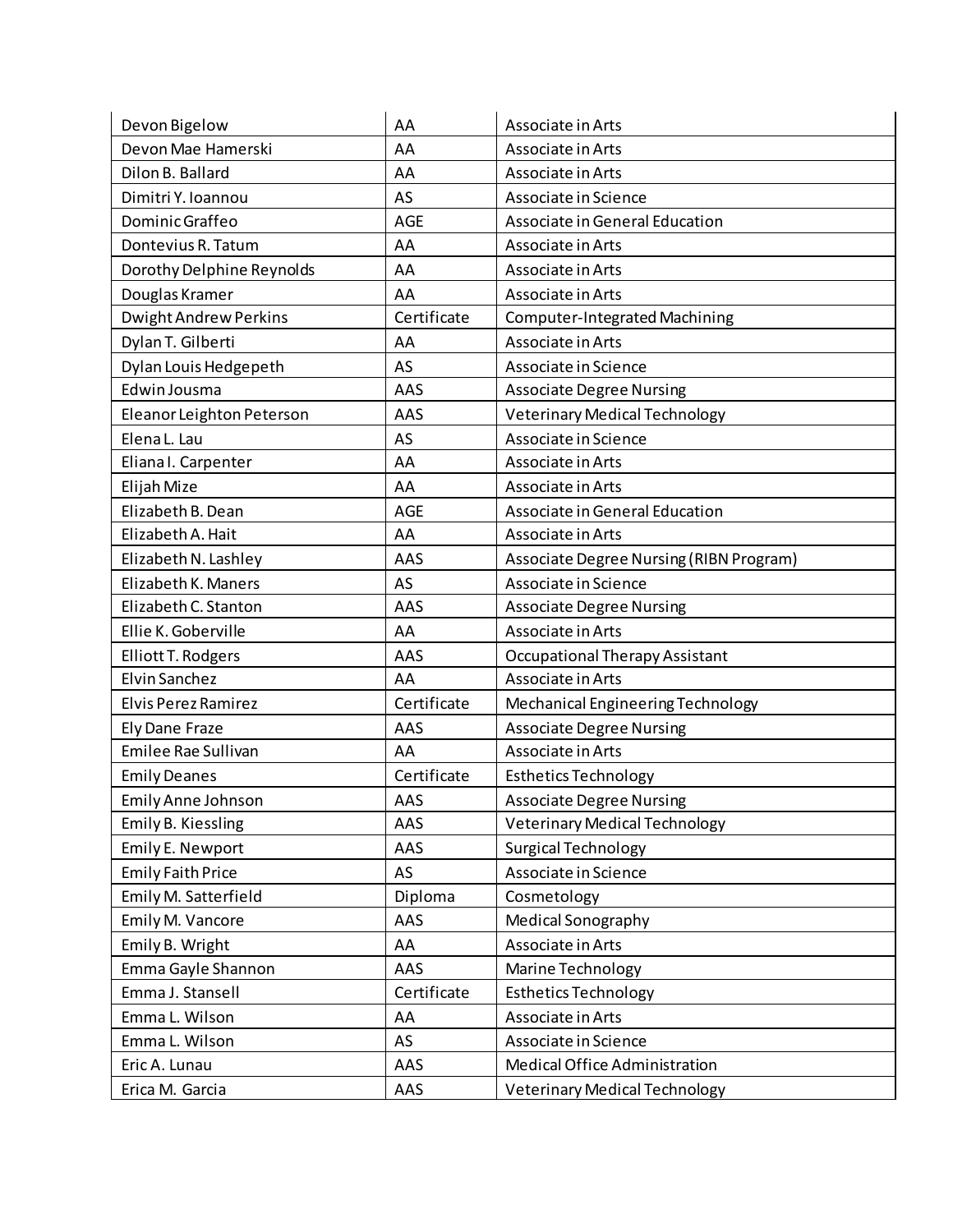| Erica Denise Thompson        | AAS         | Criminal Justice Technology                          |
|------------------------------|-------------|------------------------------------------------------|
| Erin Lee de Serres           | AAS         | Radiography                                          |
| Erin L. Jones                | <b>AGE</b>  | Associate in General Education                       |
| Erin L. Jones                | AAS         | Marine Technology                                    |
| Erin Christine Taylor        | AAS         | <b>Baking and Pastry Arts</b>                        |
| Ethan L. Boswell             | AA          | Associate in Arts                                    |
| Ethan T. Saxton              | AAS         | Landscape Gardening & Horticulture Science           |
| Evan Fogel                   | Certificate | Mechanical Engineering Technology                    |
| Fatima Sail                  | Certificate | Information Technology - Info Systems Security       |
| Felicia Nicole Henderson     | AS          | Associate in Science                                 |
| Felix J. Rodriguez           | AA          | Associate in Arts                                    |
| Fox Robert Johnson           | AAS         | Diesel and Heavy Equipment Technology                |
| Francisco C. Mayes           | Certificate | Air Conditioning, Heating & Refrigeration Technology |
| Gabrielle B. Gritton         | AA          | Associate in Arts                                    |
| Garrett Brittain Hedge       | AA          | Associate in Arts                                    |
| Garrett M. Pell              | Certificate | Mechanical Engineering Technology                    |
| Gavin D. Hall                | Certificate | Landscape Design                                     |
| Gavin D. Hall                | Certificate | Landscape Gardening                                  |
| Gavin D. Hall                | Certificate | Landscape Gardening - Sustainable Gardening          |
| Gavin D. Hall                | AAS         | Landscape Gardening & Horticulture Science           |
| Gavin D. Hall                | Certificate | Landscape Gardening-Retention Pond Management        |
| George T. Cunningham         | AGE         | Associate in General Education                       |
| <b>Gerald Lee Coates III</b> | AA          | Associate in Arts                                    |
| Gianna Nicole Dutton         | Diploma     | Cosmetology                                          |
| Giorgina K. Ciliselli        | AAS         | Radiography                                          |
| Glenn J. Dell                | AAS         | <b>Electrical System Technology</b>                  |
| Glenn M. Gortian             | AS          | Associate in Science                                 |
| Glenn Nelson Johnson         | AA          | Associate in Arts                                    |
| Grace Ann Brock              | AS          | Associate in Science                                 |
| Gracen Elizabeth Clark       | AAS         | Interior Design                                      |
| Gracen M. Thaxter            | AAS         | <b>Medical Sonography</b>                            |
| <b>Grant Woody Parrott</b>   | AAS         | <b>Electrical System Technology</b>                  |
| <b>Greer Marie Robinson</b>  | AA          | Associate in Arts                                    |
| Greyson J. Bordeaux          | AAS         | <b>Computer-Integrated Machining</b>                 |
| Gunter Allen Hayes           | AS          | Associate in Science                                 |
| Hailey R. Buck               | AA          | Associate in Arts                                    |
| Haley Julian Alber           | AAS         | <b>Associate Degree Nursing</b>                      |
| Haley R. O'Leary             | AAS         | <b>Hospitality Management</b>                        |
| Haley N. Rogers              | AA          | Associate in Arts                                    |
| Haley M. Williams            | AS          | Associate in Science                                 |
| Hallie T. Kammerer           | AAS         | <b>Chemical Technology</b>                           |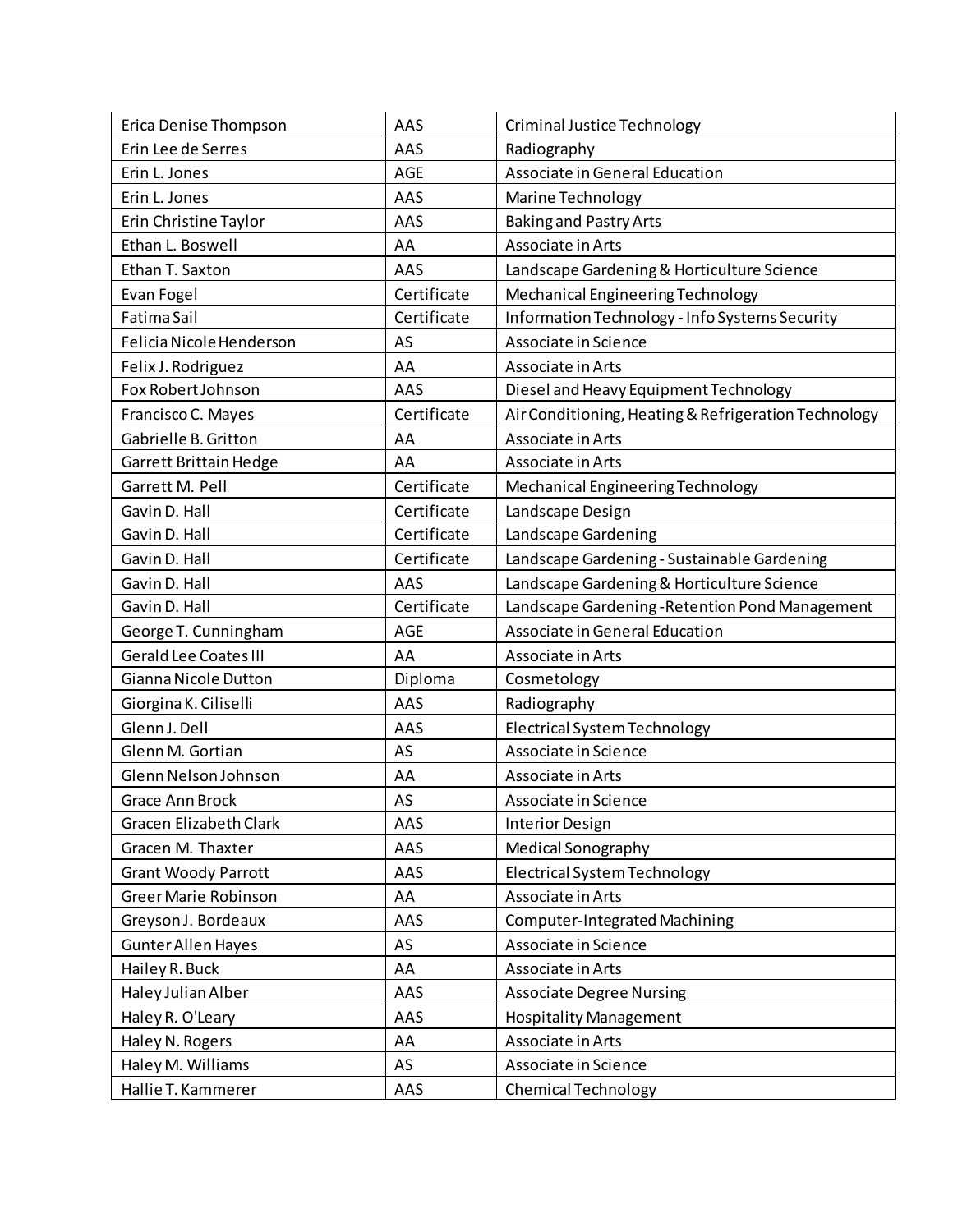| Hannah K. Connolly             | AS          | Associate in Science                                |
|--------------------------------|-------------|-----------------------------------------------------|
| Hannah A. Jarman               | AAS         | <b>Occupational Therapy Assistant</b>               |
| Hannah D. Roth                 | AS          | Associate in Science                                |
| Hannah M. Snow                 | AAS         | <b>Veterinary Medical Technology</b>                |
| Haris Isic                     | AA          | Associate in Arts                                   |
| Harlan Nathan Hall             | AA          | Associate in Arts                                   |
| Harleigh R. Reynolds           | AAS         | Radiography                                         |
| Harrison M. Kruis              | Certificate | Welding Technology - GTAW/GMAW                      |
| Harrison M. Kruis              | Certificate | Welding Technology - SMAW/GTAW                      |
| Harry N. Antoniades            | <b>AFA</b>  | Associate in Fine Arts in Visual Arts               |
| Hayden Davis                   | AS          | Associate in Science                                |
| Hayley Brooke Allen            | AA          | Associate in Arts                                   |
| Heather M. George              | AS          | Associate in Science                                |
| <b>Heather Marie Huemme</b>    | AAS         | <b>Associate Degree Nursing</b>                     |
| <b>Heather Ellen Stinson</b>   | AAS         | <b>Emergency Medical Science</b>                    |
| Helen F. Klarmann              | AAS         | <b>Associate Degree Nursing</b>                     |
| Helena Wyndham Bishop          | AA          | Associate in Arts                                   |
| Henry Solomon Fox              | AA          | Associate in Arts                                   |
| Herbert Clayton Richardson III | AAS         | <b>Criminal Justice Technology</b>                  |
| Hunter S. Ford                 | AS          | Associate in Science                                |
| Ian M. Williams                | AA          | Associate in Arts                                   |
| Indigo B. Dougherty            | Certificate | <b>Esthetics Technology</b>                         |
| Irina Cucos                    | Certificate | Business Administration - Banking and Finance       |
| Isabel Naumuk-Segovia          | AA          | Associate in Arts                                   |
| Isabel Naumuk-Segovia          | AS          | Associate in Science                                |
| Ivy Marie Floyd                | AAS         | Fire Protection Technology                          |
| Jaclyn L. Kostrzebski          | Certificate | <b>Computer Forensics</b>                           |
| Jaclyn L. Kostrzebski          | AAS         | Computer Technology Integration                     |
| Jaclyn L. Kostrzebski          | Diploma     | <b>Information Systems Security</b>                 |
| Jaclyn L. Kostrzebski          | AAS         | Information Technology                              |
| Jaclyn L. Kostrzebski          | Certificate | <b>Information Technology</b>                       |
| Jaclyn L. Kostrzebski          | Certificate | <b>Information Technology - Computer Forensics</b>  |
| Jaclyn L. Kostrzebski          | Certificate | Information Technology - Info Systems Security      |
| Jaclyn L. Kostrzebski          | Diploma     | Information Technology - IT Security and Forensics  |
| Jaclyn L. Kostrzebski          | Certificate | Network Technology                                  |
| Jaclyn L. Kostrzebski          | Certificate | Operating Systems Administration                    |
| Jacob Daniel Aceret            | AAS         | <b>Sustainability Technologies</b>                  |
| Jacob Daniel Aceret            | Certificate | <b>Sustainability Technologies</b>                  |
| Jacob Daniel Aceret            | Certificate | Sustainability Technologies - Renewable Energy Tech |
| Jacob Daniel Aceret            | Certificate | Sustainability Technologies - Sustainable Bldg Tech |
| Jacob Christopher Clayton      | AAS         | Mechanical Engineering Technology                   |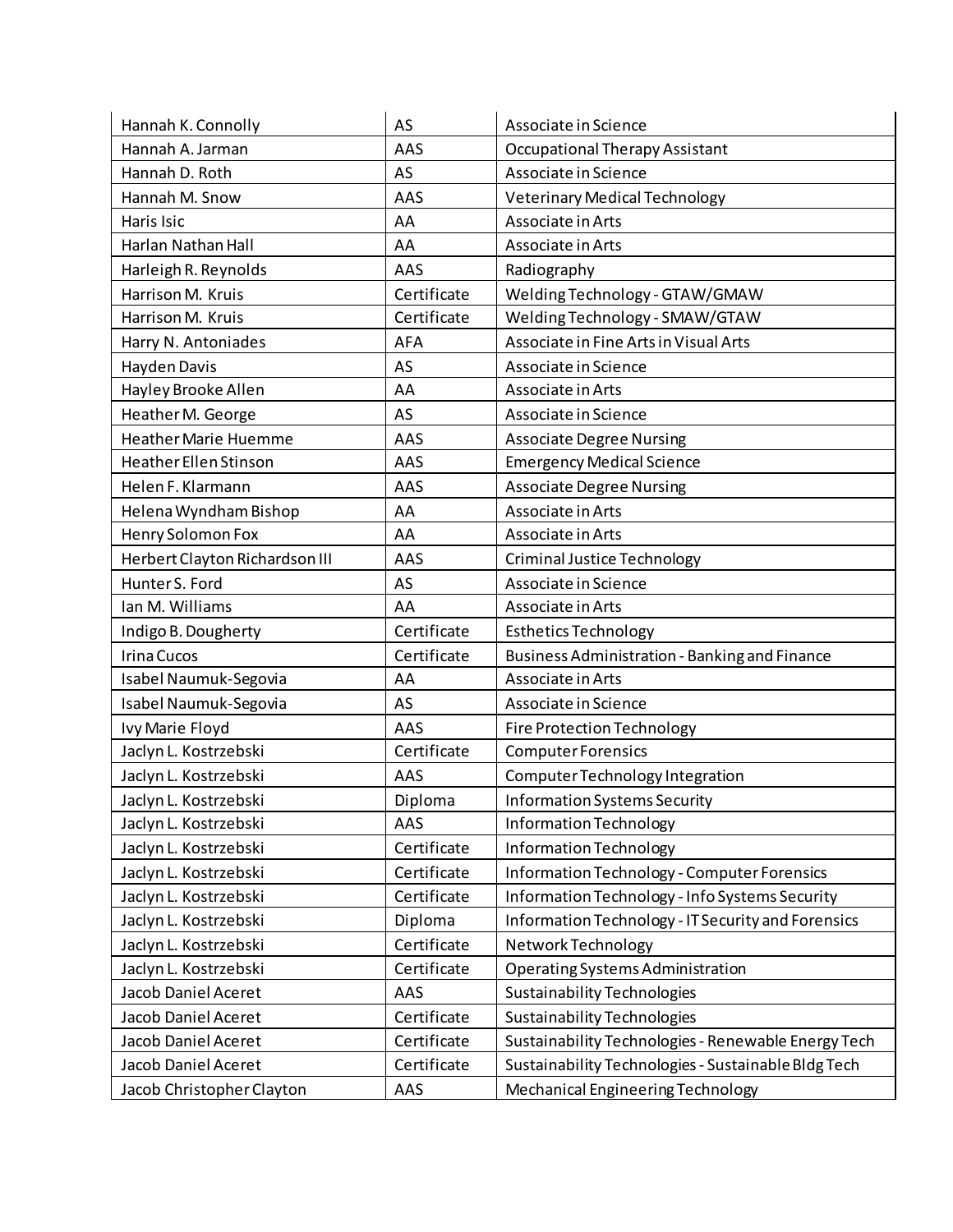| Jacob C. Clayton            | Diploma     | Mechanical Engineering Technology                     |
|-----------------------------|-------------|-------------------------------------------------------|
| Jacob Christopher Clayton   | Certificate | Mechanical Engineering Technology                     |
| Jacob Richmond Porter       | AA          | Associate in Arts                                     |
| Jacob D. Sapp               | AAS         | <b>Associate Degree Nursing</b>                       |
| Jacob C. Smith              | AAS         | Automotive Systems Technology                         |
| Jacquette'S. Jones          | AAS         | <b>Surgical Technology</b>                            |
| Jade A. Morales             | AA          | Associate in Arts                                     |
| Jaida Clair Allen           | AA          | Associate in Arts                                     |
| James H. Burriss            | Certificate | Electronics Engineering Tech - LAN Cabling Technician |
| James H. Burriss            | AAS         | <b>Electronics Engineering Technology</b>             |
| James E. Dial               | AS          | Associate in Science                                  |
| James Tyler Jackson         | AAS         | Mechanical Engineering Technology                     |
| James Lane Massey           | Certificate | Mechanical Engineering Technology                     |
| Jamie Lynn Hair             | AAS         | Interpreter Education                                 |
| Jamie N. Marinaro           | Certificate | <b>Esthetics Technology</b>                           |
| Jamila M. Jacobs            | AAS         | <b>Baking and Pastry Arts</b>                         |
| Jamisan Ryder Smith         | Certificate | Paralegal Technology - Real Property                  |
| Jana M. Beaulieu            | AAS         | <b>Associate Degree Nursing</b>                       |
| Jana R. Foote               | AA          | Associate in Arts                                     |
| Jane Elizabeth Shaver       | AA          | Associate in Arts                                     |
| Janelle Kinsey Stone        | AS          | Associate in Science                                  |
| Janet L. Leighton           | AAS         | <b>Associate Degree Nursing</b>                       |
| Janna Nicole Levy           | AA          | Associate in Arts                                     |
| Jared M. Ball               | AA          | Associate in Arts                                     |
| Jared Timothy Devon         | AA          | Associate in Arts                                     |
| Jared K. Tollerson          | AE          | Associate in Engineering                              |
| Jarod B. Sedgwick           | AS          | Associate in Science                                  |
| Jasmine N. Gray             | AAS         | <b>Business Administration</b>                        |
| Jasmine Lynn Mason          | Certificate | <b>Hospitality Management</b>                         |
| Jason C. Henderson          | AAS         | Mechanical Engineering Technology                     |
| Jason C. Henderson          | Certificate | Mechanical Engineering Technology                     |
| Jaylene Enid Perez Gonzalez | AS          | Associate in Science                                  |
| Jayme Kristina Hanrahan     | AAS         | <b>Associate Degree Nursing</b>                       |
| Jazmyne A. Jackson          | AA          | Associate in Arts                                     |
| Jeanette E. Obelenus        | AAS         | <b>Occupational Therapy Assistant</b>                 |
| Jenae N. Johnson            | AAS         | <b>Veterinary Medical Technology</b>                  |
| Jennifer Suzanne Ripa       | AAS         | <b>Associate Degree Nursing</b>                       |
| Jeremy Daniel Tidd          | AA          | Associate in Arts                                     |
| Jeri Leigh Cochran          | AAS         | Radiography                                           |
| Jerold A. Howard            | AA          | Associate in Arts                                     |
| Jerry D. Holmes             | AA          | Associate in Arts                                     |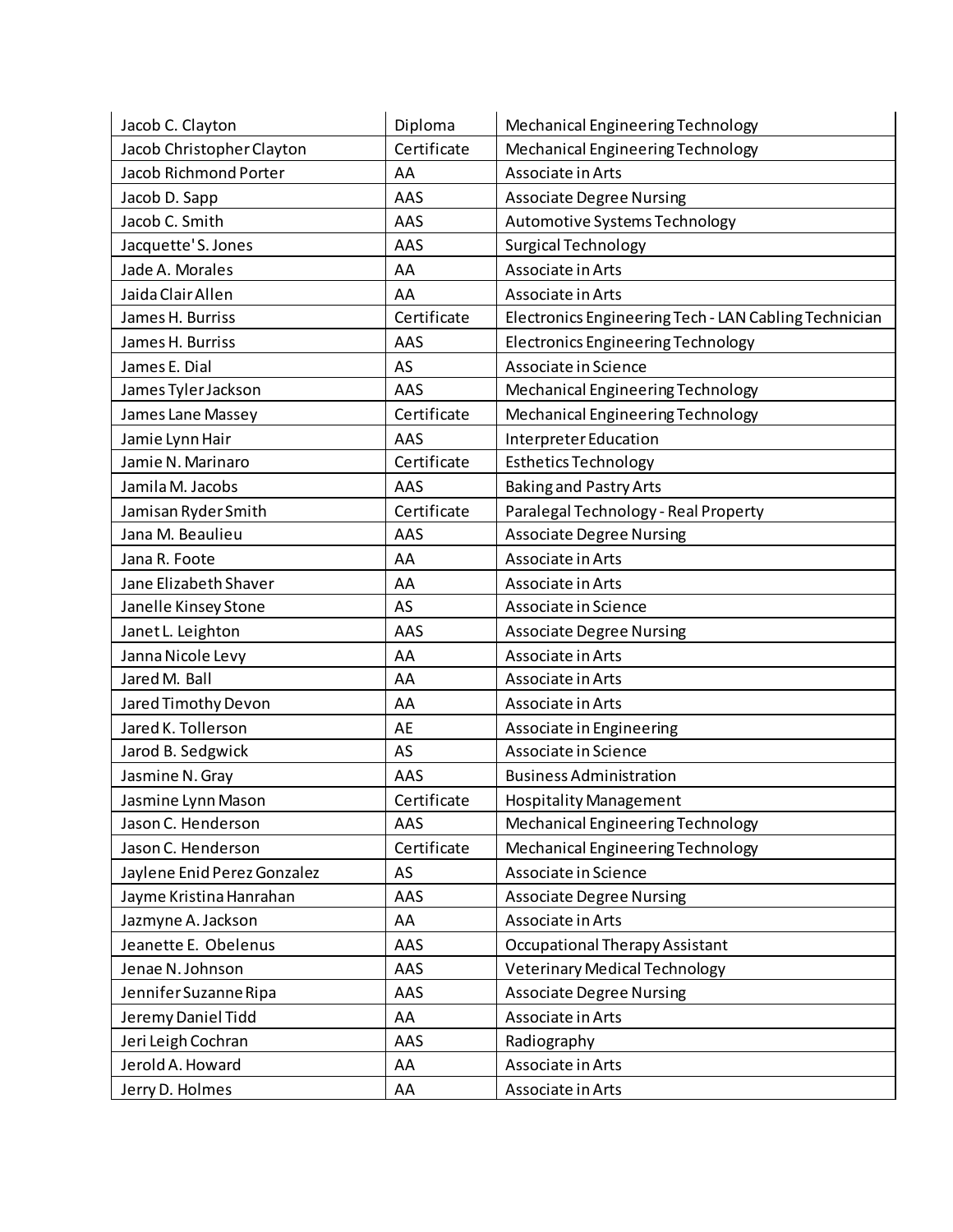| Jesse D. Harvey              | AAS         | Mechanical Engineering Technology                    |
|------------------------------|-------------|------------------------------------------------------|
| Jesse D. Harvey              | Diploma     | Mechanical Engineering Technology                    |
| Jesse W. Langston            | Certificate | <b>Electronics Engineering Tech</b>                  |
| Jesse C. Smith               | AS          | Associate in Science                                 |
| Jessica L. Adams             | AAS         | Cosmetology                                          |
| Jessica Faye Hivner          | <b>AGE</b>  | Associate in General Education                       |
| Jessica Leigh Robertson      | AA          | Associate in Arts                                    |
| Jessica Leigh Robertson      | <b>AFA</b>  | Associate in Fine Arts in Visual Arts                |
| Jessica Leigh Robertson      | AS          | Associate in Science                                 |
| Jessica Hendrick Scarborough | AAS         | Associate Degree Nursing (RIBN Program)              |
| Jillian Marie Queen          | AAS         | <b>Associate Degree Nursing</b>                      |
| Jody Ann Wolf                | AAS         | Accounting                                           |
| Joe Lester Barnes            | AAS         | <b>Construction Management Technology</b>            |
| Joel A. Katzenberger         | AA          | Associate in Arts                                    |
| Johanna Renee Worth          | Certificate | Paralegal Technology - Civil Litigation              |
| John Carlos Castillo         | AA          | Associate in Arts                                    |
| John Christy                 | <b>AGE</b>  | Associate in General Education                       |
| John C. Christy              | AAS         | <b>Emergency Medical Science</b>                     |
| John V. Chuisano             | AS          | Associate in Science                                 |
| John C. Dunn                 | AAS         | Marine Technology                                    |
| John Mark Pratt              | AS          | Associate in Science                                 |
| John Patrick King            | AA          | Associate in Arts                                    |
| Johnny M. Brown, Jr.         | Diploma     | Carpentry                                            |
| Jonah Lee Green              | AA          | Associate in Arts                                    |
| Jonathan P. Angel            | AA          | Associate in Arts                                    |
| Jonathan M. Brown            | AAS         | Computer-Integrated Machining                        |
| Jonathan T. Faulk            | AA          | Associate in Arts                                    |
| Jonathan R. Johnson          | <b>AGE</b>  | Associate in General Education                       |
| Jonathan R. Johnson          | AAS         | <b>Information Technology</b>                        |
| Jonathan R. Johnson          | Certificate | Information Technology - Info Systems Security       |
| Jonathan Tyler Marino        | AS          | Associate in Science                                 |
| Jonathan C. Oehling          | AAS         | Computer-Integrated Machining                        |
| Jordan R. Cornelius          | Certificate | Air Conditioning, Heating & Refrigeration Technology |
| Jordan Cole Hodge            | AS          | Associate in Science                                 |
| Jordan P. John               | AA          | Associate in Arts                                    |
| Jordan E. Laney              | AGE         | Associate in General Education                       |
| Jordan Marsicano             | AE          | Associate in Engineering                             |
| Jordan D. Martin             | AA          | Associate in Arts                                    |
| Joseline M. Moya             | AAS         | <b>Business Administration</b>                       |
| Joseph Bundy                 | AAS         | Computer Technology Integration                      |
| Joseph F. Hogerheide         | AS          | Associate in Science                                 |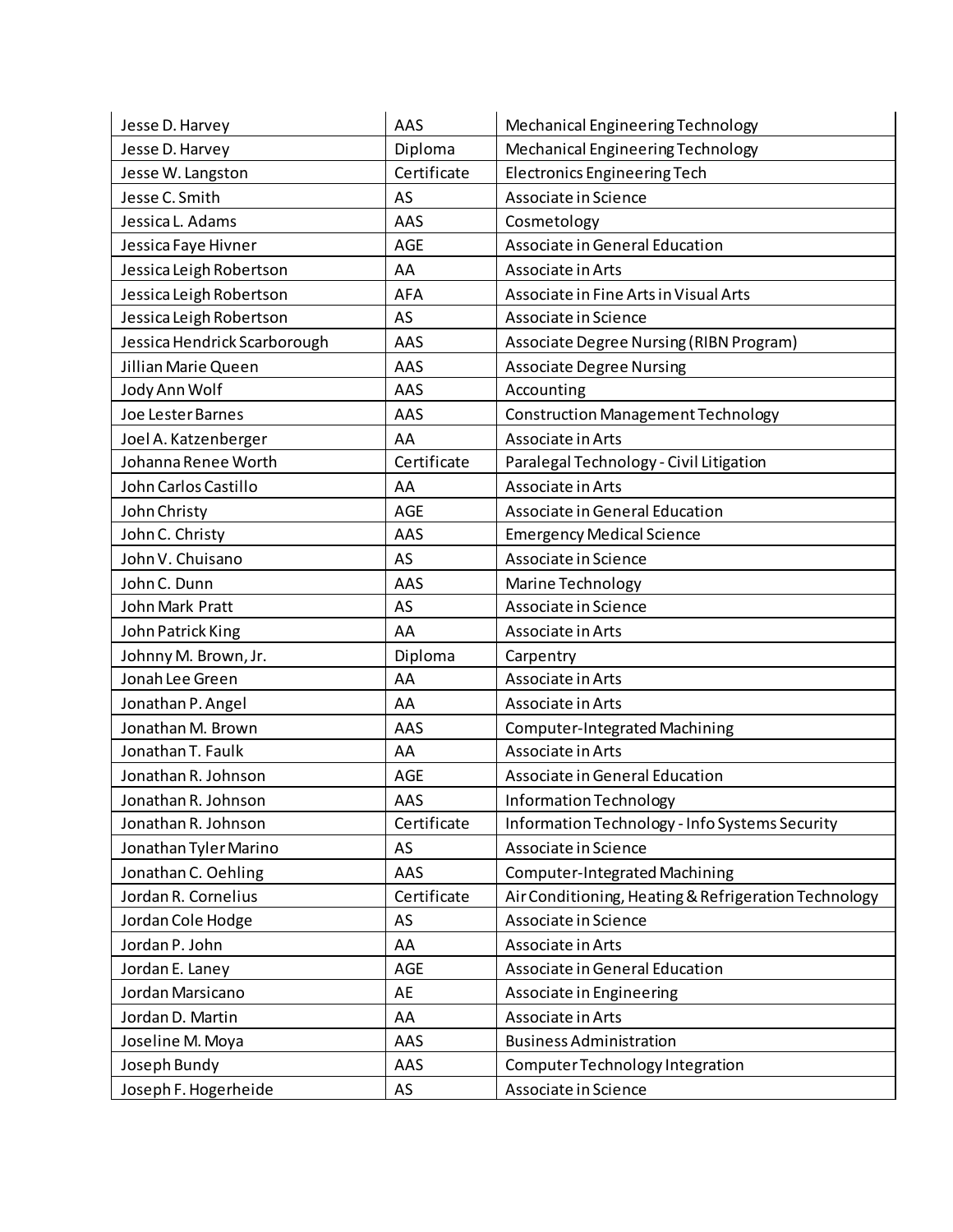| Joseph Stephen Newton        | AAS         | Marine Technology                                    |
|------------------------------|-------------|------------------------------------------------------|
| Joseph Patrick O'Malley      | AAS         | <b>Criminal Justice Technology</b>                   |
| Joseph D. Sharp              | AS          | Associate in Science                                 |
| Joseph C. Sisk               | <b>AGE</b>  | Associate in General Education                       |
| Joseph L. Thompson           | AAS         | Mechanical Engineering Technology                    |
| Joseph L. Thompson           | Certificate | Mechanical Engineering Technology                    |
| Joseph E. Tuney              | AS          | Associate in Science                                 |
| Joseph Ben Watson            | AAS         | Mechanical Engineering Technology                    |
| Joseph Ben Watson            | Certificate | Mechanical Engineering Technology                    |
| Joshlynn Starling Justad     | AAS         | Interpreter Education                                |
| Joshua Forrest Andrew Feurer | <b>AGE</b>  | Associate in General Education                       |
| Joshua R. Harvey             | AAS         | Computer Engineering Technology                      |
| Joshua Ellis Johnson         | AAS         | Mechanical Engineering Technology                    |
| Joshua E. Johnson            | Certificate | Mechanical Engineering Technology                    |
| Joshua Michael Lowrie        | AAS         | Accounting                                           |
| Joshua Atlas Marmorstein     | AS          | Associate in Science                                 |
| Joshua William Tinch         | AA          | Associate in Arts                                    |
| Josue Nicholas Santivanez    | AAS         | <b>Criminal Justice Technology</b>                   |
| Jo'vontae A. Millner         | AA          | Associate in Arts                                    |
| Juan Daniel Sanchez          | AE          | Associate in Engineering                             |
| Juan C. Santiago-Garcia      | Certificate | Landscape Design                                     |
| Juan Carlos Santiago-Garcia  | Certificate | Landscape Gardening - Sustainable Gardening          |
| Juan Carlos Santiago-Garcia  | AAS         | Landscape Gardening & Horticulture Science           |
| Juan Carlos Santiago-Garcia  | Certificate | Landscape Gardening-Retention Pond Management        |
| Juette N. Farrior            | <b>AGE</b>  | Associate in General Education                       |
| Julia Lindsay Toney          | <b>AGE</b>  | Associate in General Education                       |
| <b>Julian Rene Thomas</b>    | AAS         | <b>Culinary Arts</b>                                 |
| Julianna E. Murphy           | AA          | Associate in Arts                                    |
| Julie B. Clark               | <b>AGE</b>  | Associate in General Education                       |
| Julie B. Clark               | AAS         | Criminal Justice Technology                          |
| Julie E. Kelley              | AS          | Associate in Science                                 |
| Julio Cesar Sanchez-Arrazola | AGE         | Associate in General Education                       |
| Julio C. Sanchez-Arrazola    | AAS         | Information Technology                               |
| Julio C. Sanchez-Arrazola    | Certificate | Information Technology - Info Systems Security       |
| Julio C. Sanchez-Arrazola    | Certificate | Information Technology - Network Administration      |
| Justin M. Brent              | AA          | Associate in Arts                                    |
| Justin Scott McCotter        | AS          | Associate in Science                                 |
| Justin S. McCotter           | AAS         | Information Technology                               |
| Justin Thomas Richardi       | Certificate | Air Conditioning, Heating & Refrigeration Technology |
| Kaci E. Choate               | AA          | Associate in Arts                                    |
| Kailey A. Weimer             | AA          | Associate in Arts                                    |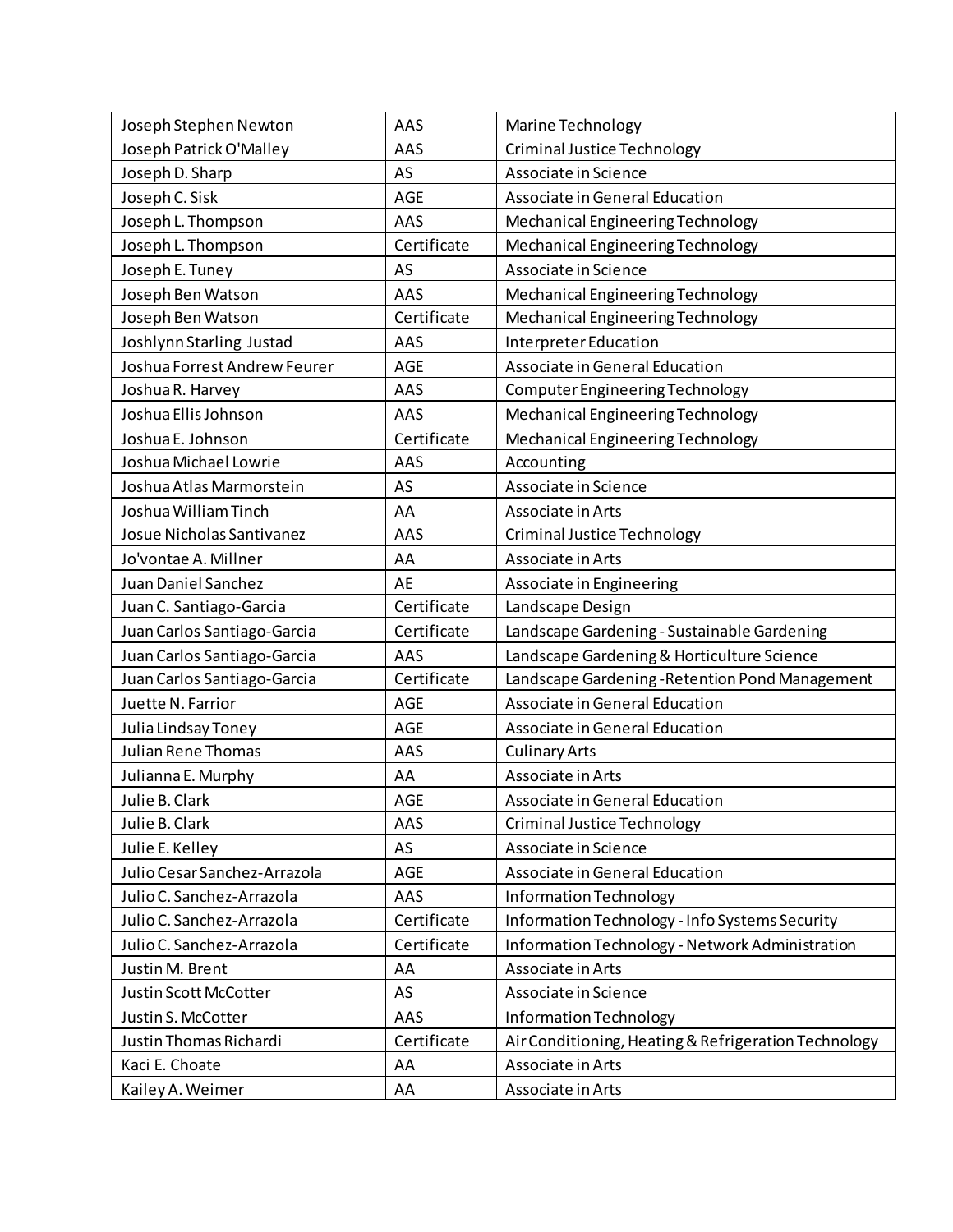| Kailyn Burkholder           | AAS         | <b>Associate Degree Nursing</b>                    |
|-----------------------------|-------------|----------------------------------------------------|
| Kaitlin E. Fountain         | AAS         | Marine Technology                                  |
| Kaitlin R. Melvin           | Certificate | Welding Technology - SMAW/GTAW                     |
| Kaitlyn N. Risley           | AAS         | Early Childhood Education                          |
| Kamerin A. Lee              | AS          | Associate in Science                               |
| Kameron Douglas Kans        | AA          | Associate in Arts                                  |
| Kandrea K. Harrington       | Certificate | <b>Esthetics Technology</b>                        |
| Kara L. Wigand              | AAS         | <b>Associate Degree Nursing</b>                    |
| Kara M.ichelle Wilson       | AS          | Associate in Science                               |
| Kareen Ebony Werdenie Lewis | AA          | Associate in Arts                                  |
| Karen H. Johnson            | <b>AGE</b>  | Associate in General Education                     |
| Katelin Rene Sessoms        | AA          | Associate in Arts                                  |
| Katelyn B. Benton           | AA          | Associate in Arts                                  |
| Katelyn Marie Lewis         | Certificate | Landscape Gardening                                |
| Katelyn Marie Lewis         | Certificate | Landscape Gardening - Sustainable Gardening        |
| Katelyn M. Lewis            | Certificate | Landscape Gardening Horticulture Production        |
| Katelyn Marie Lewis         | Certificate | Landscape Gardening - Retention Pond Management    |
| Katelyn Mitchell            | AAS         | <b>Associate Degree Nursing</b>                    |
| Katherine Avalon Arin       | AAS         | <b>Associate Degree Nursing</b>                    |
| Katherine Frances Rasmussen | AAS         | Dental Hygiene                                     |
| Kathleen Michelle Bowman    | AAS         | Medical Office Administration                      |
| Kathleen M. Bowman          | Diploma     | Medical Office Administration - Healthcare Admin   |
| Kathleen M. Bowman          | Diploma     | Medical Office Administration-Med Coding & Billing |
| Kathleen B. Lee             | AA          | Associate in Arts                                  |
| Kathleen C. Mulligan        | AA          | Associate in Arts                                  |
| Kathryn Grace Gorman        | AA          | Associate in Arts                                  |
| Katie Alyssa Hobbs          | AAS         | Automotive Systems Technology                      |
| Katie J. Hyatt              | AA          | Associate in Arts                                  |
| Katlyn T. Lowe              | AA          | Associate in Arts                                  |
| Kayla Ashleigh Drose        | AAS         | <b>Occupational Therapy Assistant</b>              |
| Kayla D. Hardy              | AAS         | Early Childhood Education                          |
| Kayla Wren Thomas           | AAS         | <b>Interior Design</b>                             |
| Kayla W. Thomas             | Diploma     | Interior Design - Kitchen and Bath Design          |
| Kaylee Diane Bruch          | AGE         | Associate in General Education                     |
| Kaylee S. Schuster          | AS          | Associate in Science                               |
| Kaylen S. Howard            | AAS         | Interpreter Education                              |
| Kaylyn Nicole Brinson       | AS          | Associate in Science                               |
| Keeana L. Sutton            | Certificate | <b>Esthetics Technology</b>                        |
| Keith T. Pfeifle            | AAS         | Marine Technology                                  |
| Keith A. Rupp               | AA          | Associate in Arts                                  |
| Kellie R. Suggs             | AAS         | <b>Emergency Medical Science</b>                   |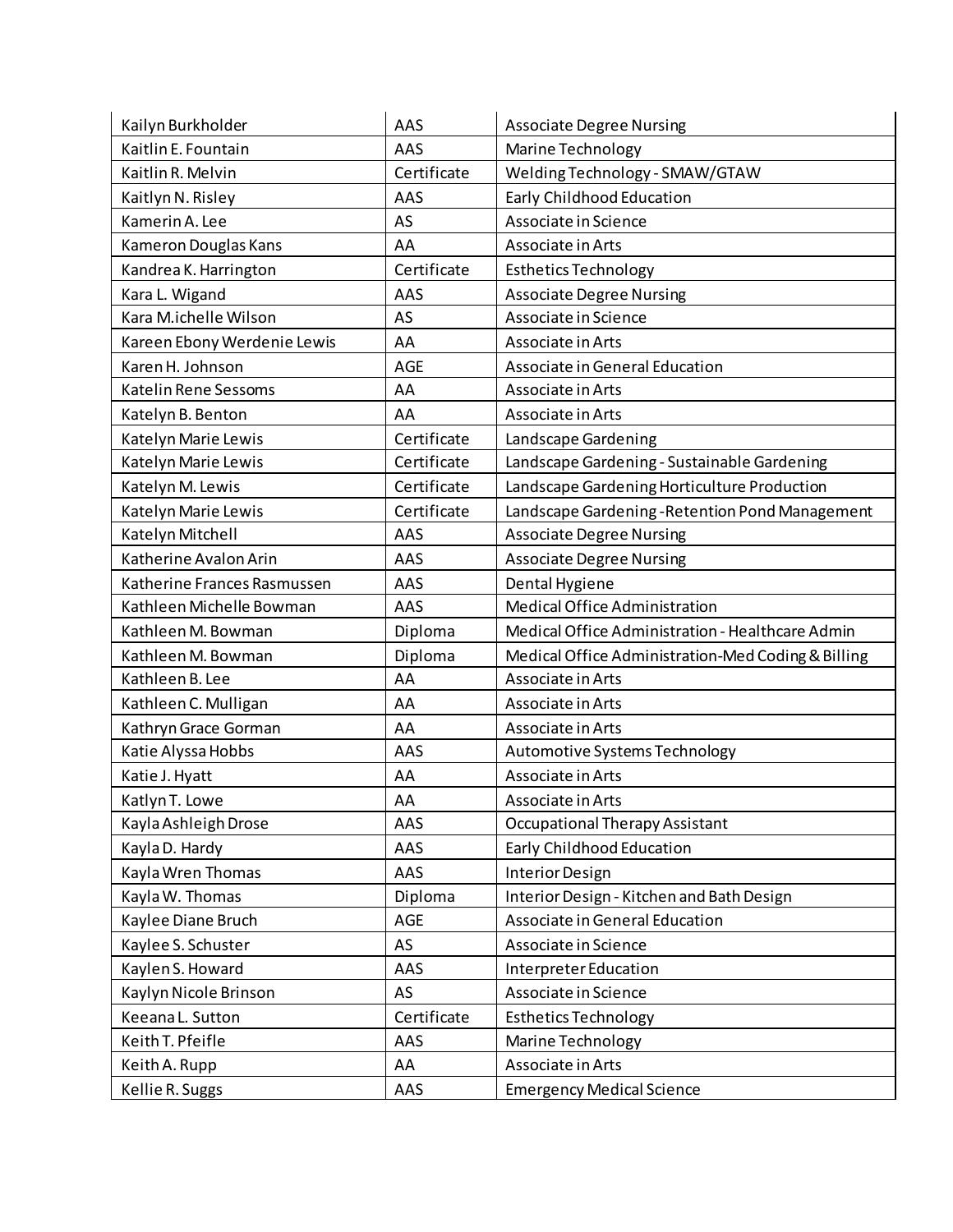| Kendal E. Allen                 | AAS         | Dental Hygiene                                  |
|---------------------------------|-------------|-------------------------------------------------|
| <b>Kenneth Sowers</b>           | Certificate | Construction Management Technology Project Mgmt |
| Kerah Elaine Clawson            | Certificate | <b>Esthetics Technology</b>                     |
| Keri McGown Nolan               | Certificate | <b>Esthetics Technology</b>                     |
| Keturah Marie Wilt              | AAS         | Dental Hygiene                                  |
| Kevin P. Cagle                  | AA          | Associate in Arts                               |
| Kevin J. Gallagher              | AA          | Associate in Arts                               |
| Khali M. Oliver                 | AAS         | Architectural Technology                        |
| Kiera Gabrielle Sloan           | AA          | Associate in Arts                               |
| Kimberly A. Bender              | AA          | Associate in Arts                               |
| Kimberly D. Hogan               | AA          | Associate in Arts                               |
| Kiya Rayne Moore                | AA          | Associate in Arts                               |
| Konner Reid Williams            | AAS         | Marine Technology                               |
| Korey Michael-Ryan Halstead     | AA          | Associate in Arts                               |
| Krishna R. Mintz                | AA          | Associate in Arts                               |
| Kristen Eagan Berkebile         | AAS         | Associate Degree Nursing (RIBN Program)         |
| Kristen M. Joyner               | AAS         | <b>Associate Degree Nursing</b>                 |
| Kristen C. Simmons              | <b>AFA</b>  | Associate in Fine Arts in Visual Arts           |
| Kristin Louise Lewis            | AAS         | Dental Hygiene                                  |
| Kristin Anne Kirk               | AAS         | <b>Associate Degree Nursing</b>                 |
| Kristin R. Sterrett             | AAS         | <b>Associate Degree Nursing</b>                 |
| Kristopher Charles Evans-Newman | AAS         | <b>Chemical Technology</b>                      |
| Krystal N. Creech               | <b>AGE</b>  | Associate in General Education                  |
| Krystal Mary Nicole Mills       | AA          | Associate in Arts                               |
| Kwanisha S. Pearson             | AA          | Associate in Arts                               |
| Kyle Franklin Anderson          | AAS         | <b>Electrical System Technology</b>             |
| Kyle D. Brown                   | AAS         | <b>Occupational Therapy Assistant</b>           |
| Kyle D. Burton                  | AAS         | Marine Technology                               |
| Kyle J. Clossick                | AA          | Associate in Arts                               |
| Kyle J. Nausha                  | AAS         | Diesel and Heavy Equipment Technology           |
| Kyle Matthew Torok              | Certificate | Mechanical Engineering Technology               |
| Kymel T. Bloodworth             | AAS         | Mechanical Engineering Technology               |
| Kymel T. Bloodworth             | Diploma     | Mechanical Engineering Technology               |
| Kymel T. Bloodworth             | Certificate | Mechanical Engineering Technology               |
| Labib Ibrahim Ismail            | AA          | Associate in Arts                               |
| Lacey J. Vasquez                | Diploma     | Cosmetology                                     |
| Laina M. Zube                   | AGE         | Associate in General Education                  |
| Langston D. Cooper              | AA          | Associate in Arts                               |
| Lara H. Hartley                 | AA          | Associate in Arts                               |
| Lara-Grace Gourlay              | AA          | Associate in Arts                               |
| Larya Eshe Watson               | AA          | Associate in Arts                               |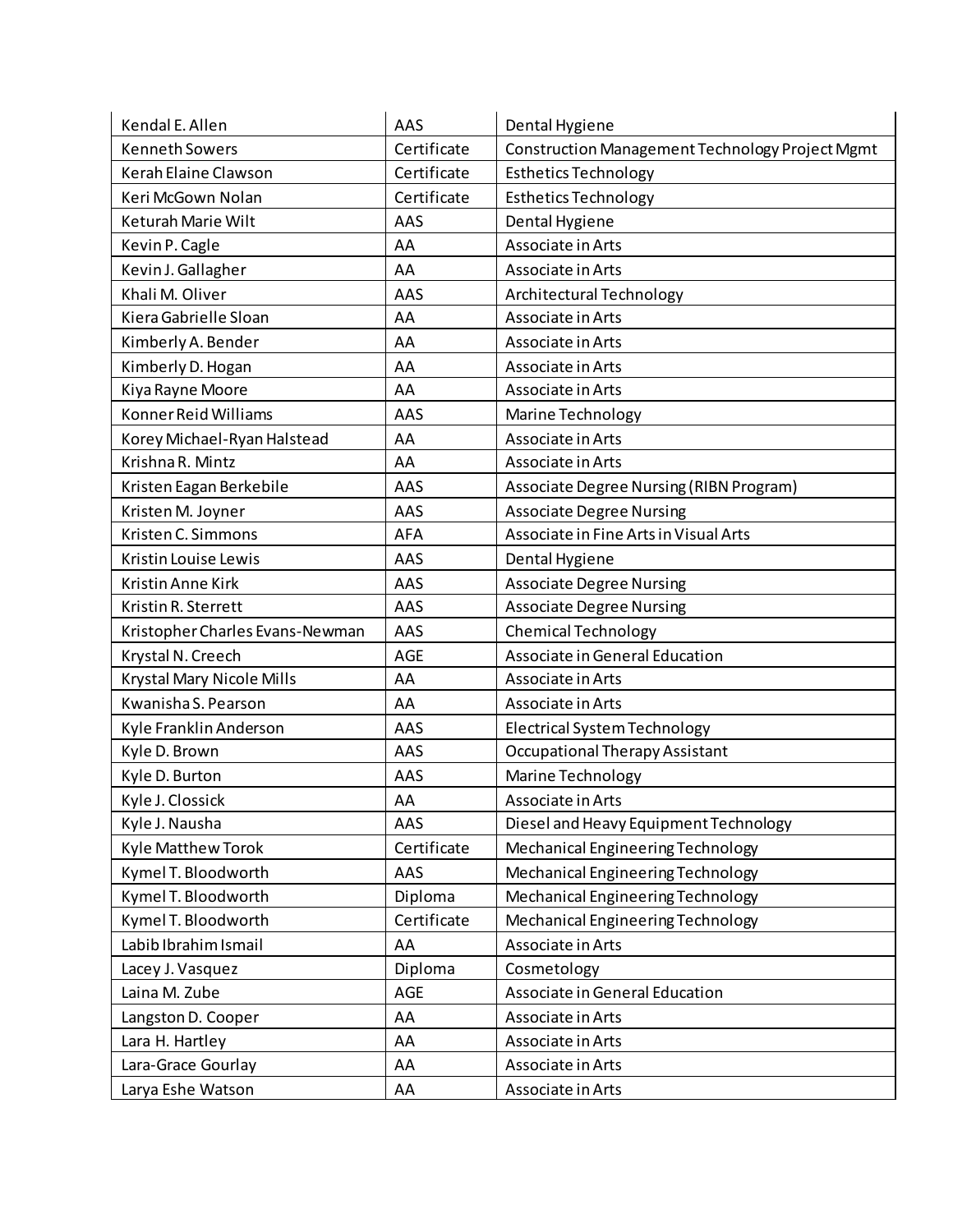| Laura Bird Wilson         | AAS         | <b>Veterinary Medical Technology</b>               |
|---------------------------|-------------|----------------------------------------------------|
| Lauren Elizabeth Gasque   | AAS         | Cardiovascular Sonography                          |
| Lauren F. Jones           | AAS         | Dental Hygiene                                     |
| Lauren N. Orchard         | Certificate | Architectural Technology                           |
| Lauren N. Tabisz          | AA          | Associate in Arts                                  |
| Lauren P. Tew             | <b>AGE</b>  | Associate in General Education                     |
| Lauren R. Tyler           | AAS         | Radiography                                        |
| Lauryn M. Hardie          | AAS         | <b>Baking and Pastry Arts</b>                      |
| Lauryn P. Ray             | Diploma     | Cosmetology                                        |
| Leah M. Bonham            | AA          | Associate in Arts                                  |
| Leah M Bonham             | <b>AGE</b>  | Associate in General Education                     |
| Leah Susan Bradley        | AA          | Associate in Arts                                  |
| Leah Monet Hucks          | AA          | Associate in Arts                                  |
| Leonardo Zirilli          | Certificate | Automotive Systems Technology                      |
| Letitia L. Yarborough     | Certificate | <b>Information Technology</b>                      |
| Levi M. Pitts             | AA          | Associate in Arts                                  |
| Lily G. Siegel            | AS          | Associate in Science                               |
| Lily May Villines         | Certificate | <b>Esthetics Technology</b>                        |
| Lily D. Zukerman          | AA          | Associate in Arts                                  |
| Lina V. Vasquez           | AS          | Associate in Science                               |
| Linda Gail Smith          | AS          | Associate in Science                               |
| Linda Sue Somberg         | AA          | Associate in Arts                                  |
| Lindsay C. Jones          | Diploma     | Cosmetology                                        |
| Lindsay Clay Thompson     | AA          | Associate in Arts                                  |
| Lindsey J. Cannella       | AAS         | <b>Associate Degree Nursing</b>                    |
| Lisa M. Britt             | Certificate | Cosmetology                                        |
| Lisa M. Wisner            | <b>AGE</b>  | Associate in General Education                     |
| Lisset A. Quinteros       | Diploma     | Cosmetology                                        |
| Llacki Bautista Perez     | AA          | Associate in Arts                                  |
| Logan T. Crouch           | AAS         | Medical Office Administration                      |
| Logan T. Crouch           | Diploma     | Medical Office Administration - Healthcare Admin   |
| Logan T. Crouch           | Diploma     | Medical Office Administration-Med Coding & Billing |
| Logan C. Husain           | AAS         | <b>Sustainability Technologies</b>                 |
| Loretta Jones-Ware        | AAS         | Accounting                                         |
| Luke W. Fields            | AA          | Associate in Arts                                  |
| Luke N. Kosmatine         | AS          | Associate in Science                               |
| Lydia A. Mohrlock         | AA          | Associate in Arts                                  |
| Lyssean Thomas            | AA          | Associate in Arts                                  |
| Macie Rose Putnam         | AS          | Associate in Science                               |
| Mackenzie Sharon Connolly | AA          | Associate in Arts                                  |
| MacKenzie Zachman         | AA          | Associate in Arts                                  |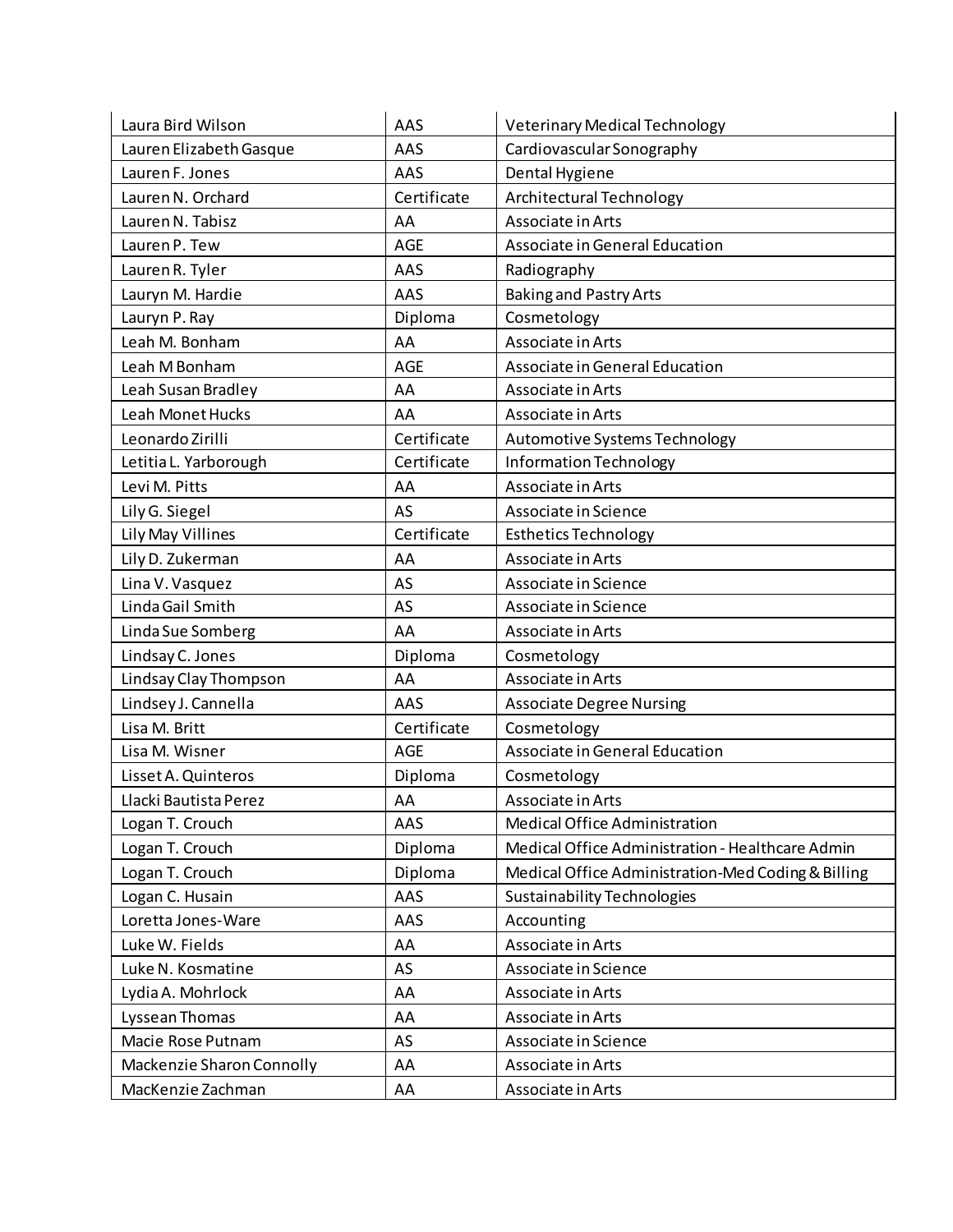| Madelanah Z. McFarland         | AS          | Associate in Science                            |
|--------------------------------|-------------|-------------------------------------------------|
| Madelyn Elizabeth Martelle     | AA          | Associate in Arts                               |
| Madelyne M. Nazelrod           | Diploma     | Cosmetology                                     |
| <b>Madison Marie Bolen</b>     | AA          | Associate in Arts                               |
| <b>Madison Carroll Kiser</b>   | AAS         | Architectural Technology                        |
| <b>Madison Kiser</b>           | Certificate | Construction Management Technology Project Mgmt |
| <b>Madison Spencer</b>         | AA          | Associate in Arts                               |
| Magan D. West                  | Certificate | <b>Criminal Justice Technology</b>              |
| Magen Elizabeth Jordan         | AAS         | <b>Business Administration</b>                  |
| Maggie L. Grathwohl            | AAS         | <b>Associate Degree Nursing</b>                 |
| <b>Maiah Aracely Deese</b>     | AA          | Associate in Arts                               |
| Maira Marisol Hernandez        | AAS         | Surgical Technology                             |
| Makayla K. Zammarelli          | <b>AGE</b>  | Associate in General Education                  |
| Makenzy S. Prince              | AS          | Associate in Science                            |
| Mallory C. Marlow              | AA          | Associate in Arts                               |
| Mallory L. Royster             | <b>AGE</b>  | Associate in General Education                  |
| <b>Mallory Anne Walton</b>     | AS          | Associate in Science                            |
| Mandi Alisha Adams             | AAS         | Interior Design                                 |
| Marc Jacob Selvitelle          | AS          | Associate in Science                            |
| Marcus A. Givens               | Certificate | <b>Electronics Engineering Tech</b>             |
| Marcus A. Givens               | AAS         | <b>Electronics Engineering Technology</b>       |
| Marcus A. Givens               | Diploma     | <b>Electronics Engineering Technology</b>       |
| Margaret R. Flores             | AA          | Associate in Arts                               |
| Margaret Lee Vanderford        | AA          | Associate in Arts                               |
| Maria C. Fernandez             | AS          | Associate in Science                            |
| Maria R. Klebosis              | AA          | Associate in Arts                               |
| Maria T. Poulos                | AA          | Associate in Arts                               |
| Maria Eugenia Zurcher          | AA          | Associate in Arts                               |
| Marianne L. Lawrence           | <b>AGE</b>  | Associate in General Education                  |
| Mariel Fernanda Jimenez        | Certificate | <b>Esthetics Technology</b>                     |
| Marisa R. Fields               | AAS         | Radiography                                     |
| Mark Alan Radcliff             | Certificate | <b>Electronics Engineering Tech</b>             |
| Marley K. Hall                 | AA          | Associate in Arts                               |
| Marx M. Andrzejewski           | <b>AFA</b>  | Associate in Fine Arts in Music                 |
| Mary Allison Klinge            | AAS         | <b>Associate Degree Nursing</b>                 |
| Mary Katherine Wickre          | AAS         | Radiography                                     |
| Matthew D. Crawley             | AAS         | Computer-Integrated Machining                   |
| Matthew S. Oates               | Certificate | Architectural Technology                        |
| <b>Matthew Brewton Quarles</b> | AAS         | Fire Protection Technology                      |
| Matthew H. Rivenbark           | AS          | Associate in Science                            |
| Matthew H. Webb                | AS          | Associate in Science                            |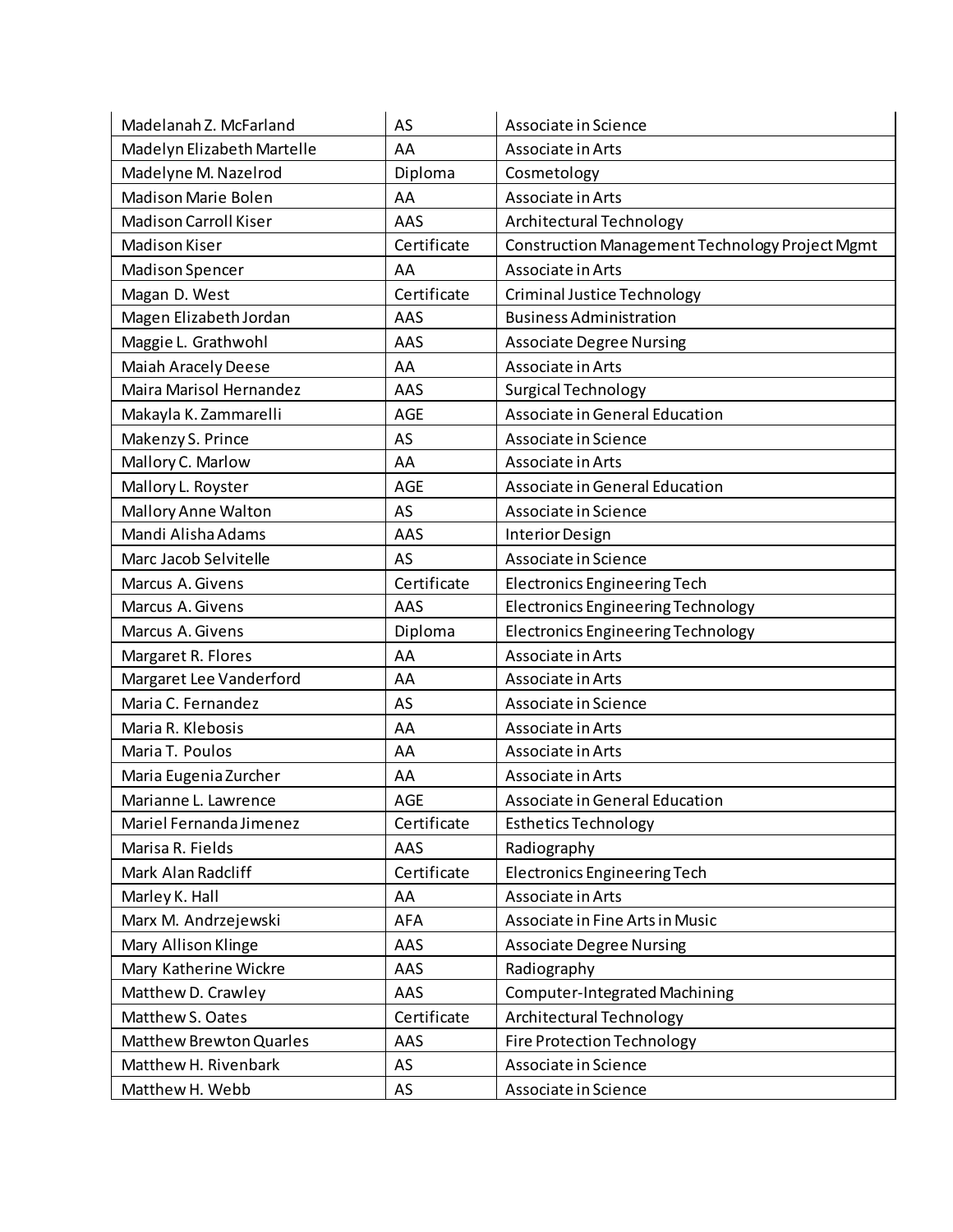| <b>Matthew Daniel West</b>  | AS          | Associate in Science                              |
|-----------------------------|-------------|---------------------------------------------------|
| <b>Maverick Stone Doane</b> | AA          | Associate in Arts                                 |
| Maxamilian Golkowski        | AA          | Associate in Arts                                 |
| Maxwell A. Reinbachs        | <b>AFA</b>  | Associate in Fine Arts in Visual Arts             |
| Maya K. Palanza             | AS          | Associate in Science                              |
| Meagan S. Blackwolf         | AAS         | Paralegal Technology                              |
| Megan A. Williams           | AA          | Associate in Arts                                 |
| Melanie L. Fuller           | Certificate | <b>Business Administration - Customer Service</b> |
| Melissa P. Sigmon           | AAS         | Early Childhood Educaton - Career Track           |
| Melissa Lynn Webb           | AAS         | Accounting                                        |
| Melissa Janelle Williams    | AAS         | Marine Technology                                 |
| Melody Elise Wolfe          | <b>AGE</b>  | Associate in General Education                    |
| Meredith E. Hall            | Certificate | <b>Esthetics Technology</b>                       |
| Michael P. Anderson         | AAS         | Information Technology                            |
| Michael Andrew Ballard      | AA          | Associate in Arts                                 |
| Michael F. Byrd             | AAS         | Information Technology                            |
| Michael J. Colby            | AAS         | <b>Occupational Therapy Assistant</b>             |
| Michael A. Crain            | AA          | Associate in Arts                                 |
| Michael S. Earp             | AAS         | Radiography                                       |
| Michael I. Lennon           | Diploma     | <b>Boat Manufacture and Service</b>               |
| Michael W. McManus          | AAS         | Diesel and Heavy Equipment Technology             |
| Michael B. Rhodes           | AS          | Associate in Science                              |
| Michael K. Simmons          | AAS         | <b>Construction Management Technology</b>         |
| Michael B. Yount            | AA          | Associate in Arts                                 |
| Michelle Lynn McClew Shogi  | AAS         | <b>Associate Degree Nursing</b>                   |
| Millie Y. Verdusco          | AS          | Associate in Science                              |
| Mindy A. Mullen             | AAS         | Dental Hygiene                                    |
| Miranda E. Cameron          | AAS         | <b>Associate Degree Nursing</b>                   |
| Molly Beth Kendrick         | AAS         | Architectural Technology                          |
| Monica H. Erickson          | Certificate | Paralegal Technology - Elder Law                  |
| Monica Blair Sholar         | AAS         | <b>Veterinary Medical Technology</b>              |
| Morgan Leigh-Anne Austin    | Certificate | Business Administration - Banking and Finance     |
| <b>Morgan Elaine Biggs</b>  | AA          | Associate in Arts                                 |
| Morgan M. Blythe            | AS          | Associate in Science                              |
| Morgan Gabbert              | AA          | Associate in Arts                                 |
| Morgan A. Humpal            | AA          | Associate in Arts                                 |
| Morgan S. Klein             | AAS         | Marine Technology                                 |
| Morgan Lyndsay Moncrieff    | AA          | Associate in Arts                                 |
| Morgan M. Solomon           | AS          | Associate in Science                              |
| Morgan P. Thomas            | AA          | Associate in Arts                                 |
| Morgen Rachel Meier         | Certificate | <b>Electrical Systems Technology</b>              |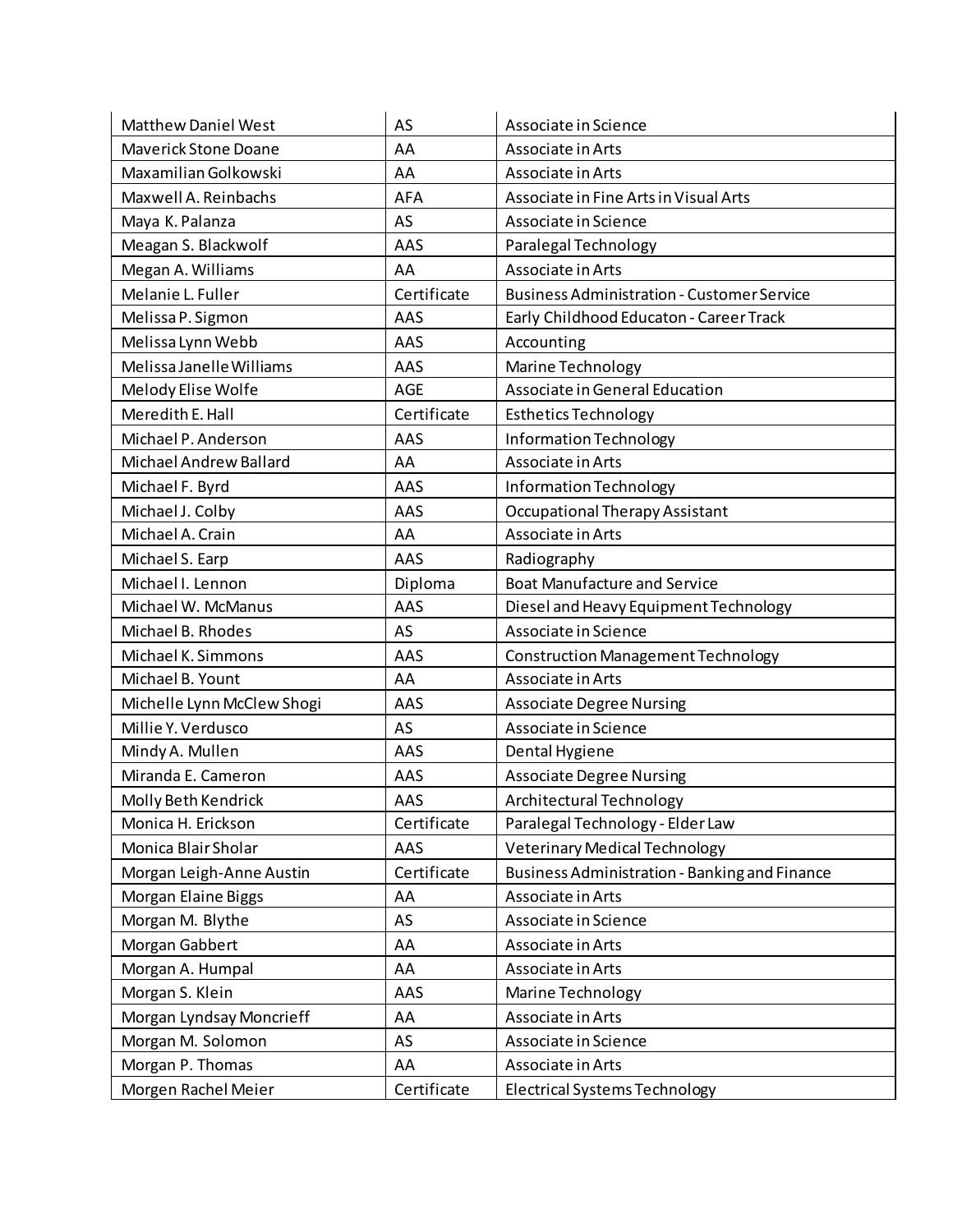| Myra Abigail Fields        | AAS         | <b>Baking and Pastry Arts</b>                      |
|----------------------------|-------------|----------------------------------------------------|
| Nancy Santiago             | AA          | Associate in Arts                                  |
| Naomi Lee Harka            | AAS         | <b>Chemical Technology</b>                         |
| Natalie K. Lainez          | Diploma     | Cosmetology                                        |
| Nathan M. Moyer            | AAS         | <b>Veterinary Medical Technology</b>               |
| Nathan A. Smith            | AS          | Associate in Science                               |
| Nathaniel A. Hiteshew      | AAS         | Pharmacy Technology                                |
| Nathaniel T. Nugent        | Certificate | Diesel and Heavy Equipment Technology              |
| Ndabo K. Olivier           | AS          | Associate in Science                               |
| Nicholas Kandabarow, III   | AS          | Associate in Science                               |
| Nicholas R. Siano          | AA          | Associate in Arts                                  |
| Nicholas D. Torchio        | AA          | Associate in Arts                                  |
| Nicholas Carr Tucker       | AA          | Associate in Arts                                  |
| Nicholas A. Vineis         | AAS         | Information Technology                             |
| Nichole L. Hale            | Diploma     | Medical Office Administration-Med Coding & Billing |
| Nichole Leigh Peters       | AS          | Associate in Science                               |
| Nicole Corbett             | AAS         | <b>Associate Degree Nursing</b>                    |
| Nicole L. Spencer          | AAS         | <b>Associate Degree Nursing</b>                    |
| Nina Marie Longo           | AS          | Associate in Science                               |
| Noah R. Edwards            | Certificate | Automotive Customizing Technology                  |
| Noah B. Sibbett            | AS          | Associate in Science                               |
| Nya C. Herring             | AA          | Associate in Arts                                  |
| Olivia R. Fuelling         | AAS         | <b>Medical Sonography</b>                          |
| Olivia Lauren Lee          | AA          | Associate in Arts                                  |
| Olivia B. West             | Diploma     | Cosmetology                                        |
| Paige Elizabeth McCaleb    | AAS         | Marine Technology                                  |
| Pamela A. Malu             | <b>AGE</b>  | Associate in General Education                     |
| Parker T. Brown            | AS          | Associate in Science                               |
| Parker G. Day              | AS          | Associate in Science                               |
| Parker T. Fowler           | AS          | Associate in Science                               |
| Patrick A. Moye            | AAS         | Film and Video Production Technology               |
| Peyton G. Batchelor        | Diploma     | <b>Culinary Arts</b>                               |
| Quanetta Rena Esther Brown | AAS         | <b>Associate Degree Nursing</b>                    |
| Quentin A. Hotton          | AS          | Associate in Science                               |
| Rachael Moore Glisson      | AAS         | <b>Associate Degree Nursing</b>                    |
| <b>Rachel Marie Dudas</b>  | AAS         | Marine Technology                                  |
| Rachel H. Melnotte         | AA          | Associate in Arts                                  |
| Rachel L. Shelton          | AA          | Associate in Arts                                  |
| Rachel Irene Smolinske     | AS          | Associate in Science                               |
| Rachel A. Whitfield        | AA          | Associate in Arts                                  |
| Raime C. Cooper            | AAS         | <b>Occupational Therapy Assistant</b>              |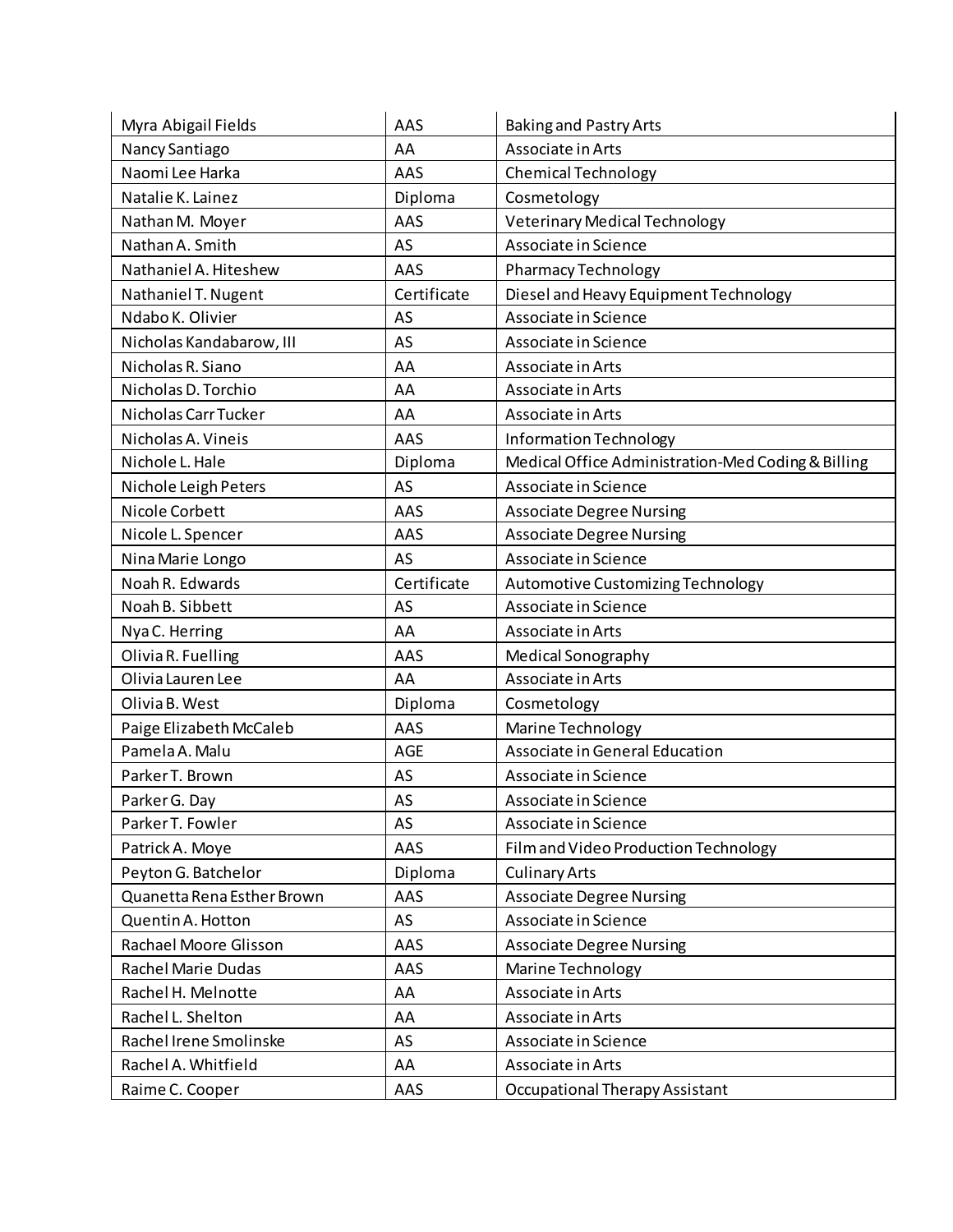| Randy D. Teal                 | AS          | Associate in Science                                |
|-------------------------------|-------------|-----------------------------------------------------|
| Raul Gomez                    | AS          | Associate in Science                                |
| Rayford Shane Newsom II       | AS          | Associate in Science                                |
| Rebecca K. Hazekamp           | AA          | Associate in Arts                                   |
| Rebecca H. Lawrence           | AAS         | <b>Medical Office Administration</b>                |
| Rebecca H. Lawrence           | Diploma     | Medical Office Administration - Healthcare Admin    |
| Rebecca H. Lawrence           | Diploma     | Medical Office Administration-Med Coding & Billing  |
| Rebecca E. McMichael          | <b>AGE</b>  | Associate in General Education                      |
| Rebecca Hope Wapner           | Certificate | <b>Esthetics Technology</b>                         |
| Reece M. Tierney              | AS          | Associate in Science                                |
| Regina C. Mongo               | AAS         | <b>Veterinary Medical Technology</b>                |
| Reid G. Hand                  | AS          | Associate in Science                                |
| Reine Lea S. Barna            | AAS         | <b>Associate Degree Nursing</b>                     |
| Remy Shae Hoelen              | AA          | Associate in Arts                                   |
| Rhiannon H. See               | AA          | Associate in Arts                                   |
| Ricque Annette Hardin         | AA          | Associate in Arts                                   |
| <b>Robert Davis Brickels</b>  | AA          | Associate in Arts                                   |
| Robert P. Carl                | AA          | Associate in Arts                                   |
| Robert P. Carl                | <b>AFA</b>  | Associate in Fine Arts Art                          |
| <b>Robert Myron Fairbanks</b> | AS          | Associate in Science                                |
| Robert E. Gillespie           | Certificate | Mechanical Engineering Technology                   |
| Robert L. Johnson, III        | AAS         | <b>Sustainability Technologies</b>                  |
| Robert L. Johnson, III        | Certificate | Sustainability Technologies - Renewable Energy Tech |
| Robert L. Johnson, III        | Certificate | Sustainability Technologies - Sustainable Bldg Tech |
| Robert Alexander Nichols      | AAS         | <b>Associate Degree Nursing</b>                     |
| Robert J. Roush               | Diploma     | Welding Technology                                  |
| Robert J. Roush               | Certificate | Welding Technology - GTAW/GMAW                      |
| Robert J. Roush               | Certificate | Welding Technology - SMAW/GTAW                      |
| Robert E. White               | AA          | Associate in Arts                                   |
| Robin Michelle Williams       | AAS         | <b>Veterinary Medical Technology</b>                |
| Roger J. Rigg                 | Certificate | Collision Repair and Refinishing Technology         |
| Ronald Patrick Blois Jr.      | AAS         | Film and Video Production Technology                |
| Ronald R. Gschwandtner, Jr.   | AAS         | Computer-Integrated Machining                       |
| Ruse Drakulovski              | Diploma     | <b>Culinary Arts</b>                                |
| Ryan Michael Graybar          | AS          | Associate in Science                                |
| Rylea M. Nesmith              | AS          | Associate in Science                                |
| Rylee Mailyn Graham           | AA          | Associate in Arts                                   |
| Sabrina C. Froemming          | AAS         | <b>Criminal Justice Technology</b>                  |
| Sabrina Gayle Johnson         | Certificate | <b>Esthetics Technology</b>                         |
| Samantha E. Atkins            | AAS         | <b>Occupational Therapy Assistant</b>               |
| Samantha L. Dehart            | AGE         | Associate in General Education                      |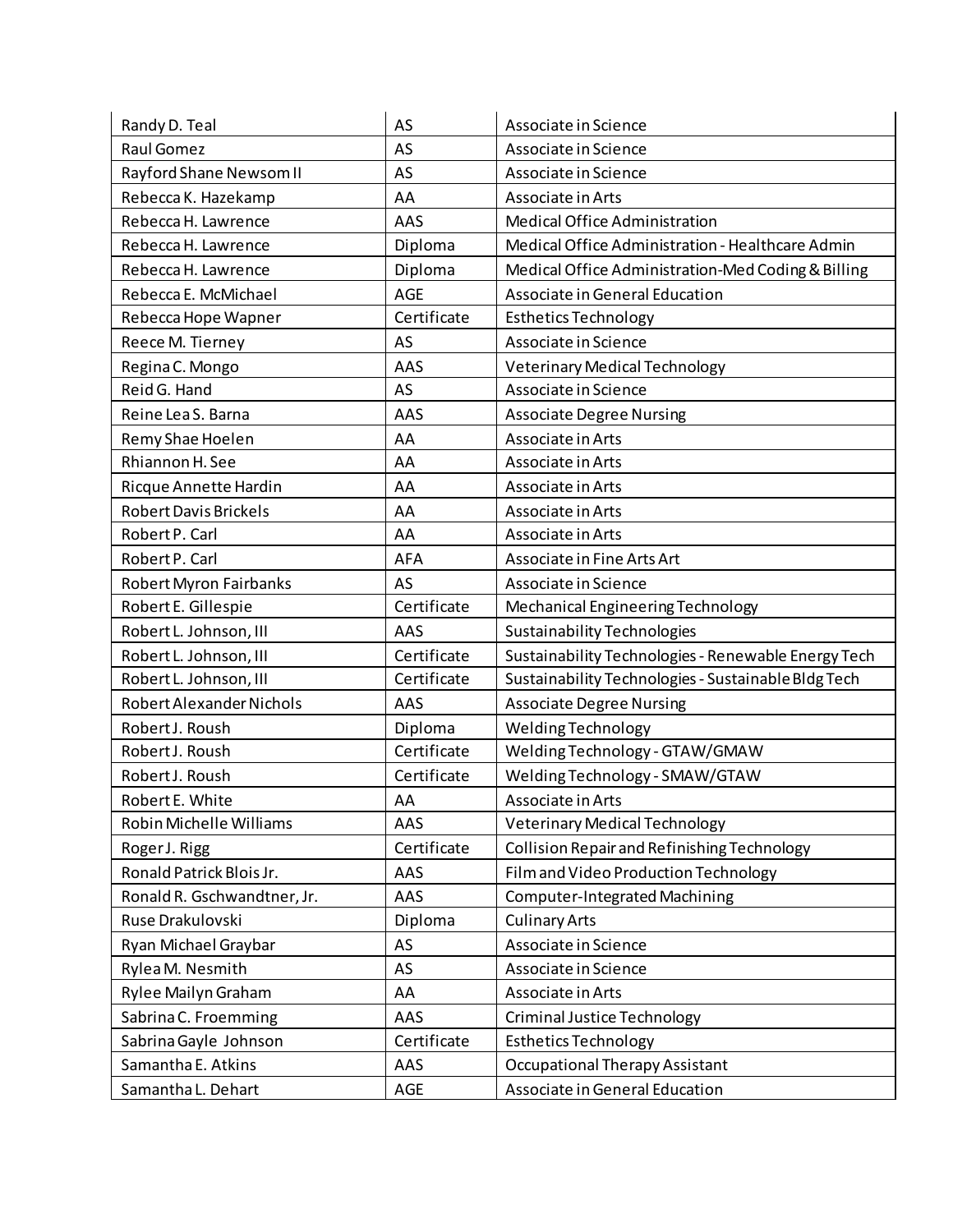| Samantha L. Dehart           | AAS         | Marine Technology                              |
|------------------------------|-------------|------------------------------------------------|
| Samantha A. Fancher          | AAS         | <b>Associate Degree Nursing</b>                |
| Samantha Paige Gillen        | AA          | Associate in Arts                              |
| Samantha E. Yungman          | AS          | Associate in Science                           |
| Samuel O. London             | AAS         | <b>Information Technology</b>                  |
| Samuel O. London             | Certificate | Information Technology                         |
| Samuel O. London             | Certificate | Information Technology - Info Systems Security |
| Sandra Hernandez             | <b>AGE</b>  | Associate in General Education                 |
| Sandy Neil Griffin           | AS          | Associate in Science                           |
| Sara S. Fonseca              | AA          | Associate in Arts                              |
| Sara Lynn Shaffer            | AS          | Associate in Science                           |
| Sara Elizabeth Uzzell        | Certificate | <b>Esthetics Technology</b>                    |
| Sarah Elizabeth Bayliff      | AAS         | <b>Associate Degree Nursing</b>                |
| Sarah M. Enriquez            | Certificate | <b>Esthetics Technology</b>                    |
| Sarah Elizabeth Lambert      | AAS         | <b>Veterinary Medical Technology</b>           |
| Sarah Harrell Meaker         | Diploma     | Cosmetology                                    |
| Sarah Alanna Merritt         | AA          | Associate in Arts                              |
| Sarah Ashley Mitchell        | AAS         | Radiography                                    |
| Sarah A. Tompkins            | AAS         | Dental Hygiene                                 |
| Sarietta S. Hurd             | AAS         | Accounting                                     |
| Sarietta S. Hurd             | AAS         | Accounting and Finance                         |
| Savanah Lanae Haug           | AAS         | Dental Hygiene                                 |
| Savannah N. Andrews          | AA          | Associate in Arts                              |
| Savannah Dasch               | AA          | Associate in Arts                              |
| Savannah Ariel Theodore      | AAS         | <b>Associate Degree Nursing</b>                |
| Savannah P. Ward             | Diploma     | Paralegal Technology                           |
| Savannah P. Ward             | Certificate | Paralegal Technology - Civil Litigation        |
| Savannah P. Ward             | Certificate | Paralegal Technology - Real Property           |
| Schyler E. Wagner            | AA          | Associate in Arts                              |
| Scott Francis Grima          | AAS         | Diesel and Heavy Equipment Technology          |
| Scott E. Montgomery          | Certificate | Mechanical Engineering Technology              |
| <b>Scott Andrew Savarese</b> | AAS         | Radiography                                    |
| Sean R. Figgins              | AAS         | Landscape Gardening & Horticulture Science     |
| Selina Andrea Adams          | AAS         | <b>Surgical Technology</b>                     |
| Selina Danielle Harvey       | AAS         | Interpreter Education                          |
| Shameika D. Rivers           | AAS         | <b>Baking and Pastry Arts</b>                  |
| Shameka C. Grady             | AAS         | <b>Surgical Technology</b>                     |
| Shameque M. Dowe             | AAS         | <b>Culinary Arts</b>                           |
| Shana Millsaps Hess          | AAS         | <b>Associate Degree Nursing</b>                |
| Shannon Colleen Kernahan     | Certificate | <b>Esthetics Technology</b>                    |
| Shantelle LeTrece Smith      | Certificate | Business Administration - Office Systems       |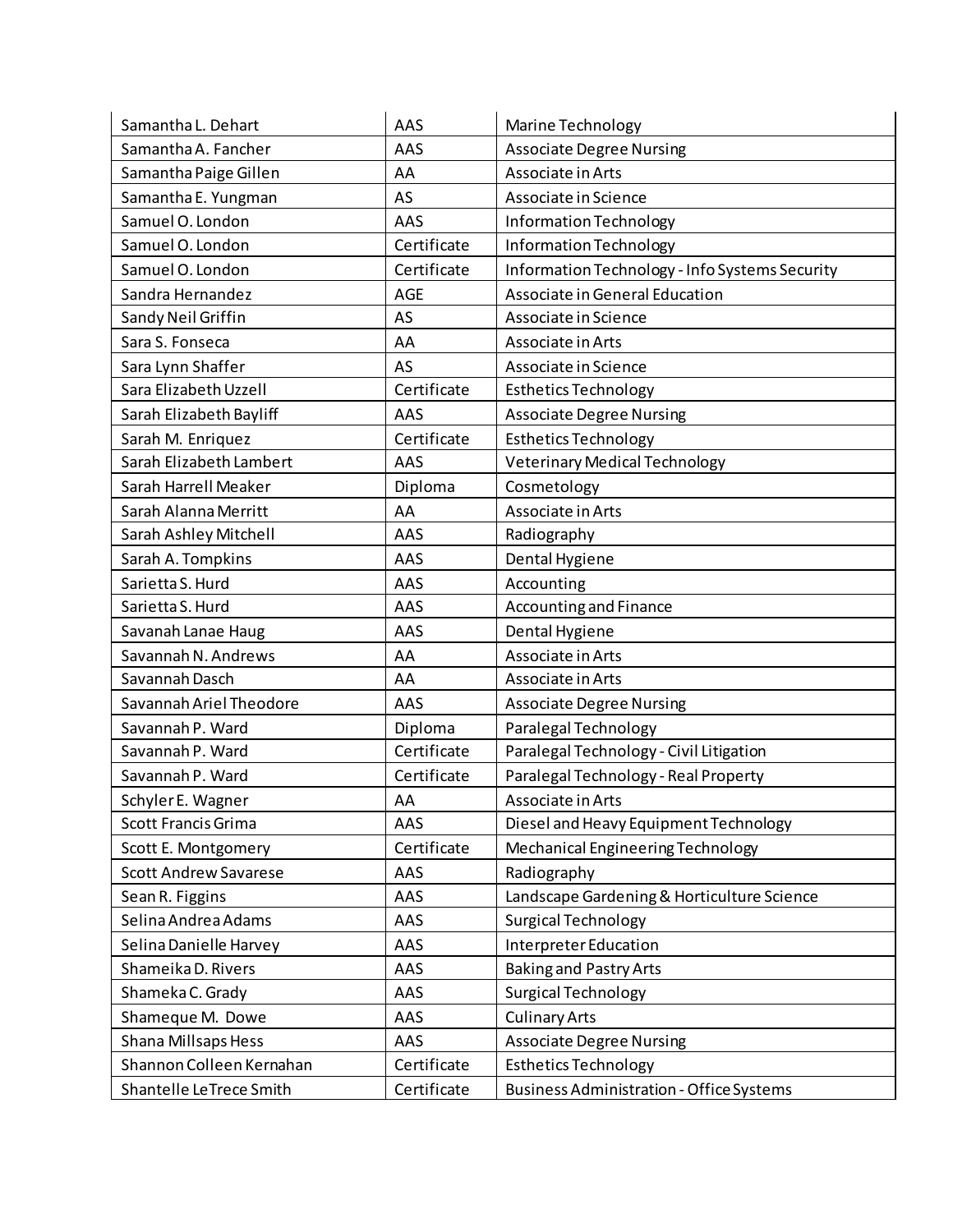| Shaquila T. Williams          | AAS         | Medical Office Administration                      |
|-------------------------------|-------------|----------------------------------------------------|
| Shaquila T. Williams          | Diploma     | Medical Office Administration - Healthcare Admin   |
| Shaquila T. Williams          | Diploma     | Medical Office Administration-Med Coding & Billing |
| Shariah M. Miller             | AGE         | Associate in General Education                     |
| Shelby Angela Axelson         | AS          | Associate in Science                               |
| Shelby L. Puricz              | AAS         | Radiography                                        |
| Shquanner A. Allen            | AAS         | <b>Business Administration</b>                     |
| Shquanner A. Allen            | Certificate | <b>Business Administration - Entrepreneurship</b>  |
| Silvia E. Barba               | AS          | Associate in Science                               |
| Simone Michelle Collver       | <b>AGE</b>  | Associate in General Education                     |
| Skyler Ann Giolitti           | AA          | Associate in Arts                                  |
| Skyler Dee Miller             | AA          | Associate in Arts                                  |
| Stephanie L. Chase            | Certificate | Paralegal Technology - Civil Litigation            |
| Stephanie Marcianna Landrie   | AAS         | <b>Associate Degree Nursing</b>                    |
| Stephanie M. Smith            | AA          | Associate in Arts                                  |
| Stephanie M. Smith            | AS          | Associate in Science                               |
| <b>Stephanie Marie Wells</b>  | AAS         | Accounting and Finance                             |
| Stephanie M. Wells            | AA          | Associate in Arts                                  |
| Stephen Thomas Jorgensen      | AAS         | Marine Technology                                  |
| Stephen Andrew Lind           | AAS         | <b>Occupational Therapy Assistant</b>              |
| Stephen Gabriel Wallin        | AAS         | Radiography                                        |
| Steven T. Hinson              | AA          | Associate in Arts                                  |
| Steven Kehne Strouse          | <b>AGE</b>  | Associate in General Education                     |
| Steven Kehne Strouse          | AAS         | <b>Occupational Therapy Assistant</b>              |
| Susan Keith Dykes             | AAS         | Accounting                                         |
| Sutherlin N. Flood            | Certificate | Paralegal Technology - Civil Litigation            |
| Sydney E. Austin              | AA          | Associate in Arts                                  |
| Sydney T. Brown               | AA          | Associate in Arts                                  |
| Sydni R. Furgurson            | AA          | Associate in Arts                                  |
| Talia F. Stier                | AA          | Associate in Arts                                  |
| Tamasha Elizabeth Thomson     | Certificate | Mechanical Engineering Technology                  |
| <b>Tamera Tucker</b>          | AA          | Associate in Arts                                  |
| <b>Tanner Patrick Freeman</b> | AAS         | <b>Fire Protection Technology</b>                  |
| Tariq S. Moya                 | AS          | Associate in Science                               |
| <b>Taylor Faith Moore</b>     | AA          | Associate in Arts                                  |
| Taylor T. Payne               | AAS         | <b>Associate Degree Nursing</b>                    |
| Taylor H. Thompson            | AS          | Associate in Science                               |
| Taylor M. Todd-Williams       | AA          | Associate in Arts                                  |
| Terrence Brent Hernandez      | AS          | Associate in Science                               |
| Theodore B. McIntire          | Certificate | Film and Video Production Technology               |
| Theodore Reighard             | Certificate | Architectural Technology                           |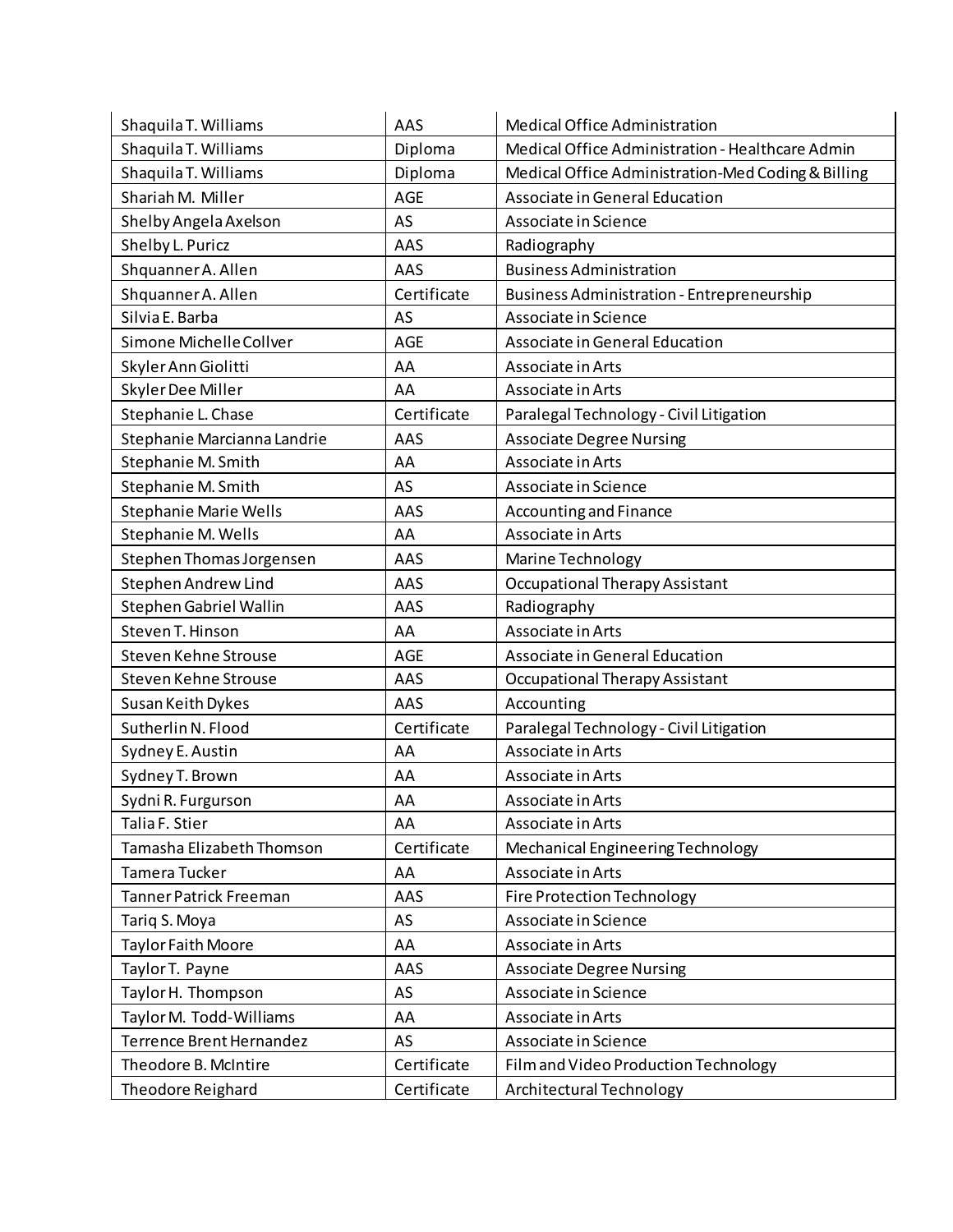| Thomas C. Alicardi           | AS          | Associate in Science                         |
|------------------------------|-------------|----------------------------------------------|
| <b>Thomas Samuel Hill</b>    | AA          | Associate in Arts                            |
| Thomas W. Pace               | AAS         | <b>Emergency Medical Science</b>             |
| <b>Thomas Trae Wilkins</b>   | AAS         | <b>Computer-Integrated Machining</b>         |
| Thomas W. Winner             | AAS         | Film and Video Production Technology         |
| Tiffany D. London            | Certificate | Information Technology                       |
| Tiffany D. London            | Certificate | Information Technology - Virtualization Tech |
| Tina Michelle Allen          | <b>AGE</b>  | Associate in General Education               |
| Tommie L. Gates              | <b>AGE</b>  | Associate in General Education               |
| Torrance K. Hooker           | AA          | Associate in Arts                            |
| <b>Trace Anthony Dietzen</b> | AA          | Associate in Arts                            |
| Tracey Lialexis Kemp         | AA          | Associate in Arts                            |
| Travis R. Scheboth           | AS          | Associate in Science                         |
| Travis E. Stephens           | AAS         | Information Technology                       |
| Travonna Arletha Micklos     | AA          | Associate in Arts                            |
| Tre K. Harris                | AS          | Associate in Science                         |
| Trevor T. Savidge            | AA          | Associate in Arts                            |
| Trinise L. Bentley           | AAS         | Cosmetology                                  |
| Tristan M. Kandare           | AA          | Associate in Arts                            |
| Tu Nguyen                    | AA          | Associate in Arts                            |
| Tyanna Asia Bolden           | AA          | Associate in Arts                            |
| Tyler A. Moore               | Certificate | Business Administration - Entrepreneurship   |
| Tyler S. Sagraves            | AAS         | <b>Associate Degree Nursing</b>              |
| Tyler A. Wilson              | AS          | Associate in Science                         |
| Tyriq J. Bradley             | AAS         | Architectural Technology                     |
| Valarie A. Fedoronko         | AS          | Associate in Science                         |
| Valeri Garcia-Morales        | AA          | Associate in Arts                            |
| Vanessa E. Huerta            | AGE         | Associate in General Education               |
| Vannak Huot                  | AAS         | <b>Surgical Technology</b>                   |
| Vanora R. Fowler             | AA          | Associate in Arts                            |
| Victor J. Hernandez Trejo    | Certificate | Automotive Customizing Technology            |
| Victoria Rose Sonneborn      | AS          | Associate in Science                         |
| Victoria Nicole Dawson       | AAS         | Marine Technology                            |
| Victoria K. Maners           | AA          | Associate in Arts                            |
| Victoria A. Morrison         | AAS         | <b>Pharmacy Technology</b>                   |
| Victoria Lauren Musumeci     | AAS         | Marine Technology                            |
| Virginia Leigh Singleton     | AA          | Associate in Arts                            |
| Walter Everitt III           | Certificate | Welding Technology - GTAW/GMAW               |
| Walter Everitt III           | Certificate | Welding Technology - SMAW/GTAW               |
| Walter C. Romanesk           | AAS         | Information Technology                       |
| Walter C. Romanesk           | Certificate | Information Technology - Computer Forensics  |